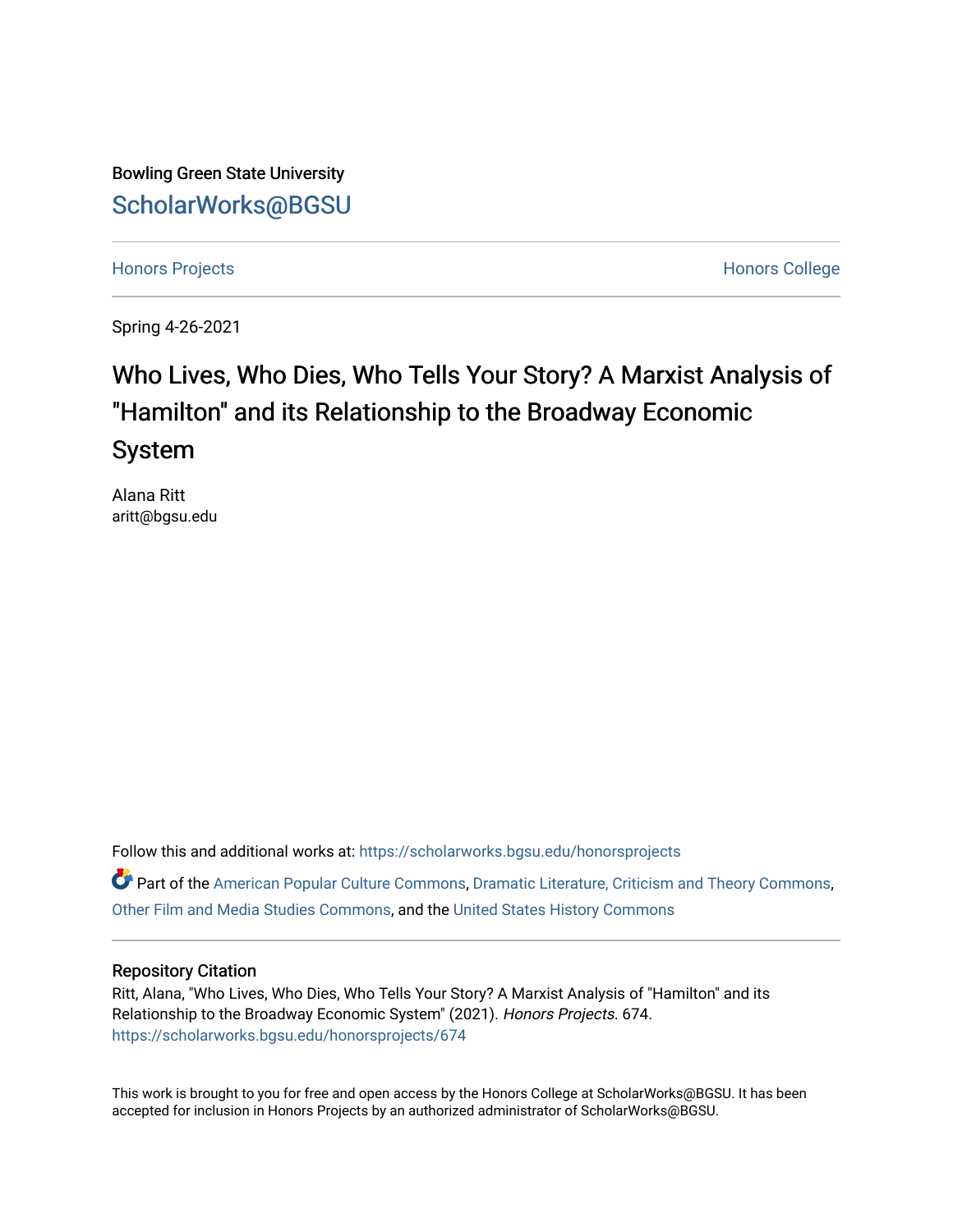# **WHO LIVES, WHO DIES, WHO TELLS YOUR STORY? A MARXIST ANALYSIS OF**  *HAMILTON* **AND ITS RELATIONSHIP TO THE BROADWAY ECONOMIC SYSTEM**

ALANA RITT

# HONORS PROJECT

Submitted to the Honors College at Bowling Green State University in partial fulfillment of the

requirements for graduation with

UNIVERSITY HONORS

APRIL 26, 2021

\_\_\_\_\_\_\_\_\_\_\_\_\_\_\_\_\_\_\_\_\_\_\_\_\_\_\_\_, Advisor

Prof. Robert Sloane, Department of American Culture Studies

\_\_\_\_\_\_\_\_\_\_\_\_\_\_\_\_\_\_\_\_\_\_\_\_\_\_\_\_, Advisor

Dr. Michael Ellison, Department of Theater

\_\_\_\_\_\_\_\_\_\_\_\_\_\_\_\_\_\_\_\_\_\_\_\_\_\_\_\_, Advisor

Dr. Andrew Schocket, Department of History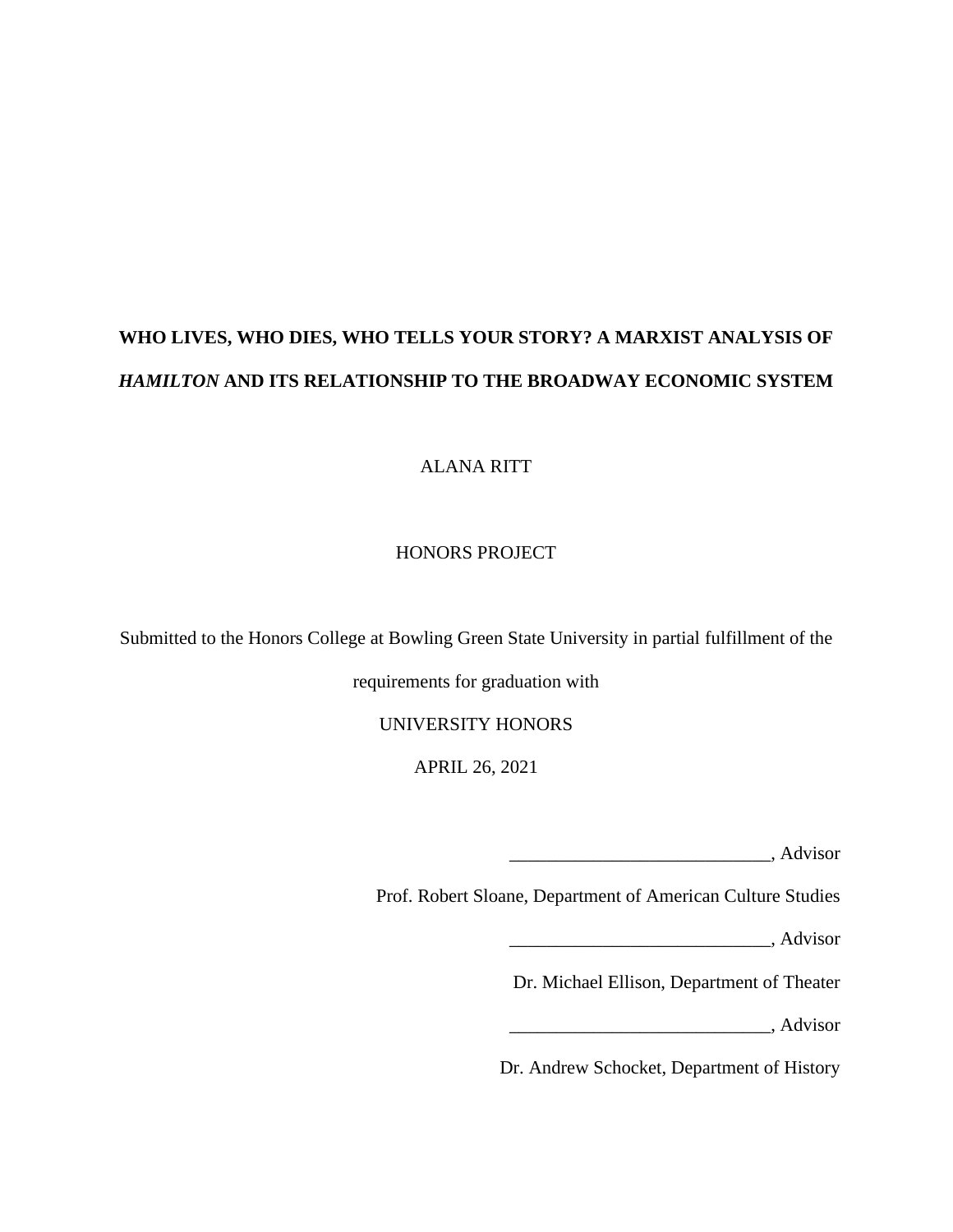## **Abstract**

Lin-Manuel Miranda's mega-hit *Hamilton: An American Musical* has been both a critical and academic darling since its premiere in 2015. A historical retelling of America's inception through the eyes of an oft-ignored founding father, the musical weaves together a diverse cast and hip-hop musical stylings in order to tell the story of "America then, as told by America now." While many critics and scholars alike have praised the musical for putting an exciting and accessible twist to American history, others have argued that the musical is not nearly as "revolutionary" as it claims to be. This essay is designed to provide a critical analysis of *Hamilton* against the backdrop of existing scholarship on the musical. Specifically, examines *Hamilton* through the lens of Marxist literary critique in order to answer the question: who does *Hamilton* really represent, and how does this reflect the economic culture of Broadway? *Keywords: Hamilton*, Marxism, Marxist literary theory, alienation, power, history

#### **Acknowledgements**

I would like to express my gratitude to Professor Robert Sloane, Dr. Michael Ellison, and Dr. Andrew Schocket for their valuable guidance and critique throughout the development and completion of this project. I would also like to thank Ms. Tiffany Menard for her assistance at every step of my project.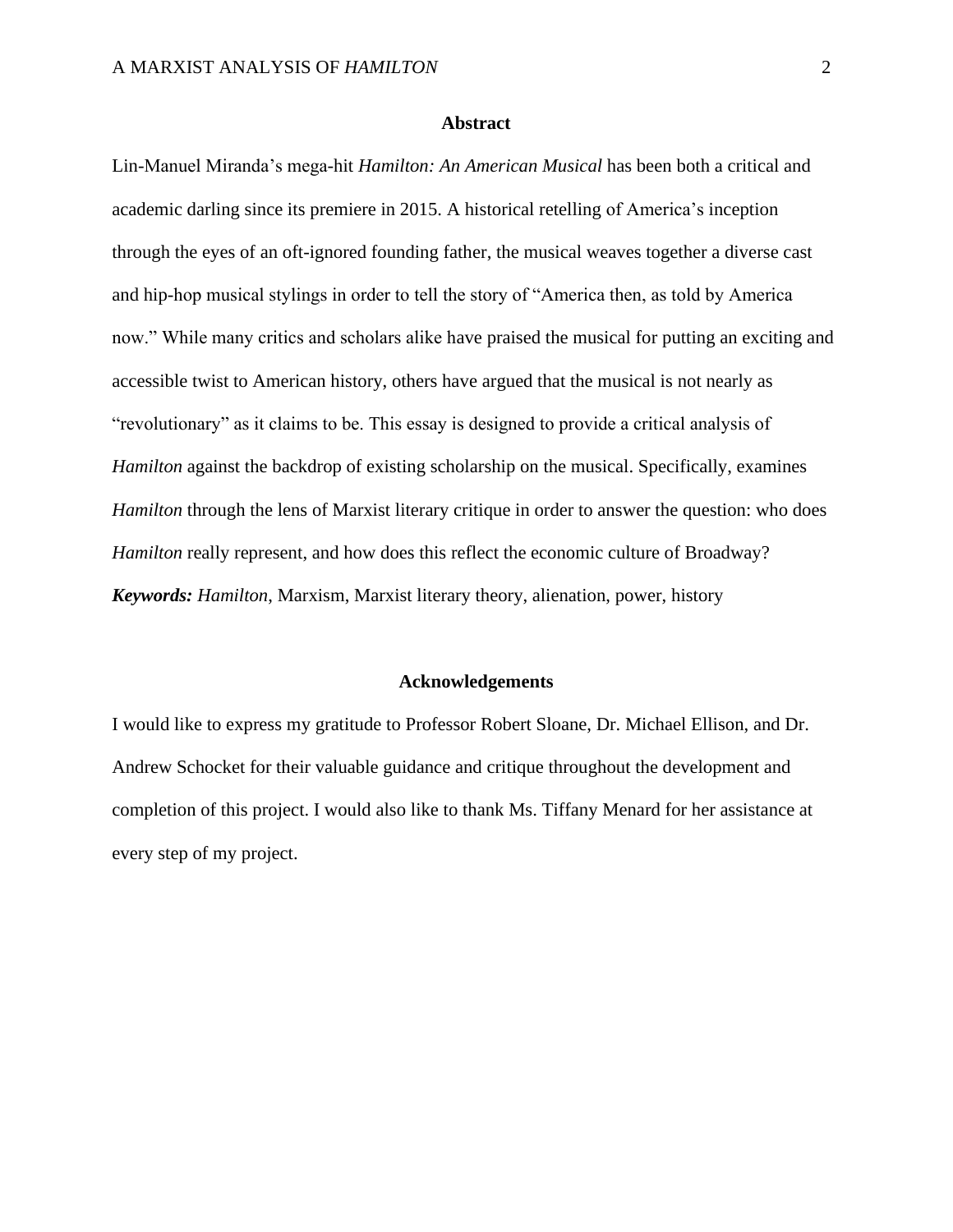#### **Introduction**

There have been few musical theater productions that have become cultural phenomena quite like *Hamilton: An American Musical*. Since its premiere on Broadway's Richard Rodgers Theatre on August 6th, 2015, *Hamilton*'s groundbreaking blend of hip-hop musical numbers and creative depictions of the events surrounding the American Revolution have become popular points of discussion for casual listeners, theater fans, and historical scholars alike. Many have lauded *Hamilton* for its revolutionary race-conscious casting techniques; its blend of hip-hop, rap, R&B, and jazz on a show tune stage; and its accessible framing of historical American politics for a modern audience. While all of these examinations of *Hamilton* are certainly strong evaluations of the work, I believe there is a key critique of the musical that many fans and scholars fail to consider: the role that social and economic class play within *Hamilton* as a text, as a cultural phenomenon, and as a work of historical representation. A Marxist critique of *Hamilton*'s text, in addition to its place within the Broadway economy, is an important angle of scholarly critique that I believe has been underexplored. In this essay, I will break down multiple facets of *Hamilton*'s creation, proliferation, and textual content. I will then analyze how this content has previously been explored by scholars before outlining the ways in which their past scholarship points to a lack of class analysis. After a thorough literature review, I will examine how Marxist theories on literary critique can be applied to the text of *Hamilton* as well as how such critiques frame Hamilton within the capitalist economy of Broadway. In essence, this essay is designed to address the following research question: who does *Hamilton* really represent, and how does this reflect the economic culture of Broadway?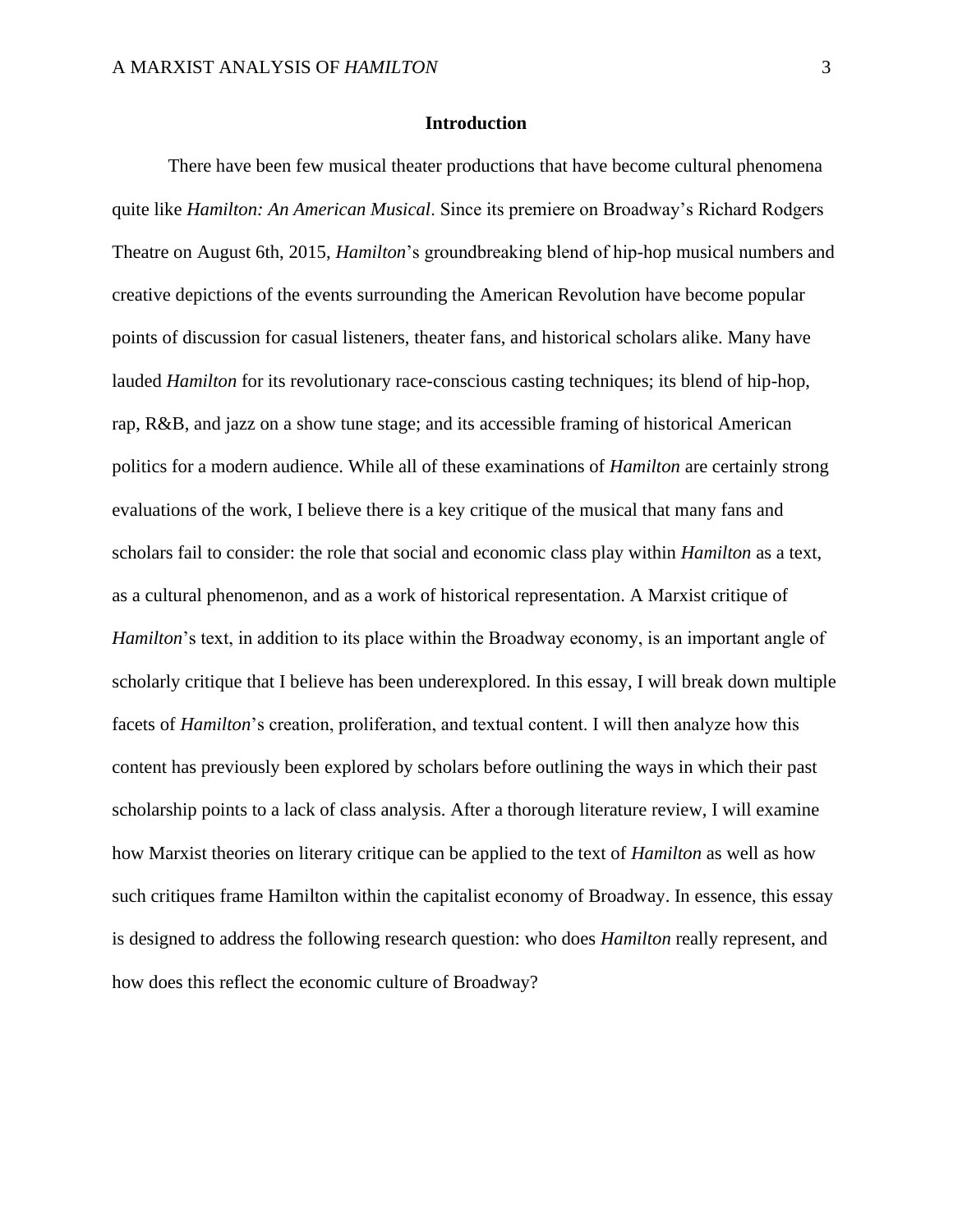#### **The History of** *Hamilton: An American Musical*

## **Summary**

*Hamilton: An American Musical* is a 2015 sung-through musical with music, lyrics, and book written by playwright and performer Lin-Manuel Miranda. *Hamilton* tells the story of the oft-sidelined American founding father Alexander Hamilton (played by Miranda in the musical's original run) as he makes a name for himself in his new nation. The musical follows Hamilton as he immigrates to New York City from the Caribbean and forms alliances and rivalries with other notable historical figures such as Marquis de Lafayette (Daveed Diggs), Hercules Mulligan (Okieriete Onaodowan), George Washington (Christopher Jackson), Thomas Jefferson (Daveed Diggs), and Aaron Burr (Leslie Odom Jr.); in fact, Burr—Hamilton's primary antagonist throughout the narrative—acts as the musical's de facto narrator. Over the course of the musical's first of two acts, Hamilton marries the wealthy Angelica Schuyler (Phillipa Soo) and has a son Phillip (Anthony Ramos), assists Washington on the battlefields of the Revolutionary War, and is selected to become the first Secretary of the Treasury under now-president Washington upon the release of his draft of what would become the American constitution, *The Federalist Papers*. During the play's second act, Hamilton engages in a series of debates with Secretary of State Thomas Jefferson regarding Hamilton's proposed financial plans for the newfound America as well as America's role as neutral party in a conflict between France and Britain. Under the stress of competition against Jefferson, Hamilton begins an affair with a woman named Maria Reynolds (Jasmine Cephas Jones), whose husband henceforth begins to blackmail him. Burr, jealous and angered by Hamilton's political success, allies himself with Jefferson and James Madison (Okieriete Onaodowan) to discredit Hamilton in future political engagements. This plan proves successful after Hamilton is removed from his position as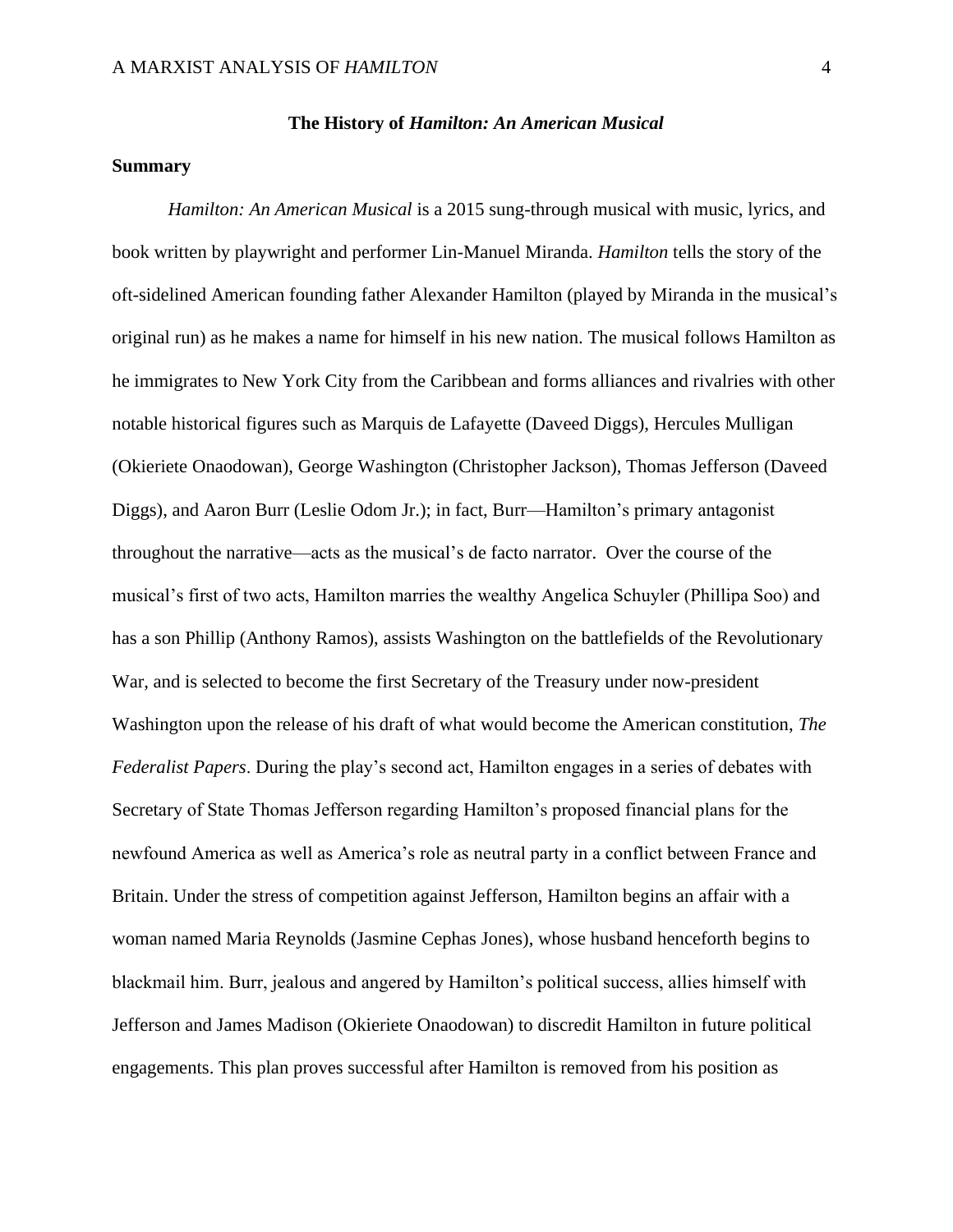Secretary of the Treasury under President John Adams, as Burr, Jefferson, and Madison unearth the blackmail paid towards Maria Reynolds' husband. In a desperate attempt to protect his academic and political legacy, Hamilton publishes *The Reynolds Pamphlet*, a document which brings to light his affair with Maria Reynolds and subsequently destroys his marriage to Angelica Schuyler. This behavior, along with Hamilton's endorsement of Jefferson over Burr in the 1800 election, leads to animosity between the two men that results in a duel during which Burr ultimately shoots and kills Hamilton. The musical closes out its second and final act with a reflection on the role of legacy and memory in history. This summary was included because prior to any further exploration of the musical, one must first be provided a brief summary in order to clearly understand the narrative which is being dissected.

## **Creation, Inspiration, & Funding**

In order to properly examine the text of *Hamilton* in a broader context, we must first gain a clear understanding of how and why *Hamilton* came to be. *Hamilton* began its life as a hip-hop mixtape by Lin-Manuel Miranda. Coming off the success of his first major Broadway production *In the Heights*, Miranda was inspired to write *Hamilton* after reading a copy of Ron Chernow's biography on the eponymous founding father (Miranda & McCarter, 2016, p. 32). In particular, Miranda found Chernow's biography inspiring because he identified with Alexander Hamilton's experience as a Puerto Rican immigrant, stating that Hamilton's immigrant status "is the prototype for millions of men and women who followed him, and continue to arrive today" (Miranda & McCarter, 2016, p. 15). Given this inspiration, Miranda's decision to pursue raceconscious casting for his production becomes clear. Miranda often summarized this choice by stating that *Hamilton* "is a story about America then, told by America now" (Miranda & McCarter, 2016, p. 33).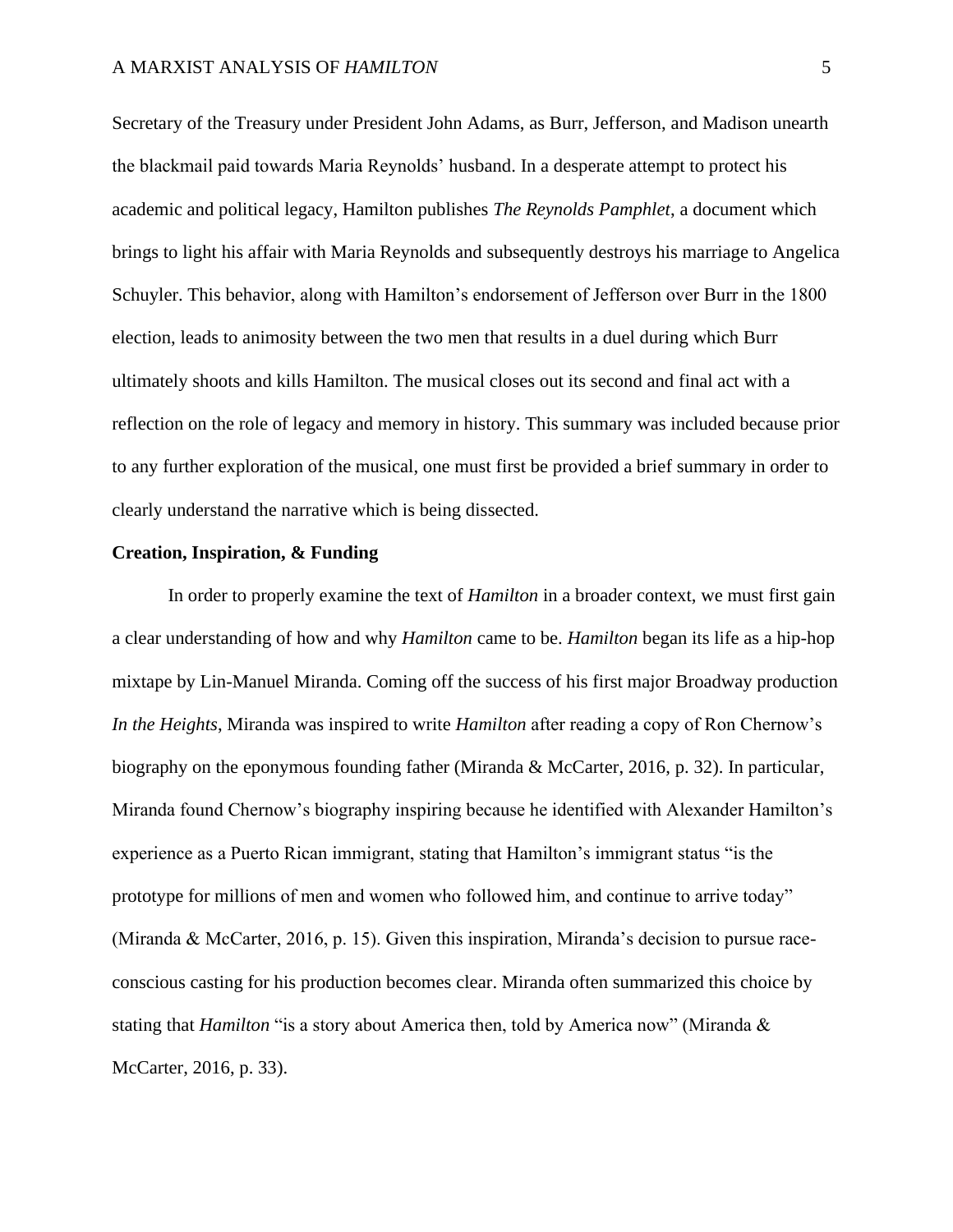*Hamilton* was brought to stage by a 2014 enhancement deal at New York City's nonprofit Public Theater. Enhancement deals work as a form of two-way collaboration between theater producers and nonprofit theaters: the producers are able to put their show on stage for a fraction of the cost of a traditional commercial venue—in the case of *Hamilton*, \$1.7 million compared to \$12.5 million; meanwhile, the theaters are able to stay afloat through an influx of new productions. This partnership between *Hamilton*'s producers and the Public Theater proved to be highly lucrative, with *Hamilton* making the transition to the Richard Rodgers Theatre in 2015 after having made \$32 million in advance ticket sales (Gerard, 2015).

## *Hamilton's* **Reception on the Broadway Stage & Broader Culture**

As evidenced by *Hamilton*'s advance ticket sales, the musical was quickly becoming a Broadway juggernaut. As of 2016 *Hamilton*'s Richard Rodgers Theatre production was bringing in roughly \$600,000 a week in profit (Paulson & Gelles, 2016). This popularity on stage would soon translate to offstage success as well. During the 2016 Tony Awards *Hamilton* would go on to win 11 awards, nearly winning the title of most awarded musical in Tony Awards history ("Hamilton Dominates", 2016). The original cast recording of the musical's soundtrack debuted at number twelve on the *Billboard* 200 chart on October 17, 2015 with the second-largest sales debut for a cast recording since 1991 (Caulfield, 2015). *Hamilton* creator Lin-Manuel Miranda would also be highly lauded, going on to win a 2015 MacArthur genius grant for his work on the musical (Bohem, 2015). All of this success would eventually lead to the publication of a filmed stage performance on the streaming service Disney+ on July 3, 2020 (Spangler, 2020).

*Hamilton*'s impact would continue to spread outside of the realm of theater and musical accolades; the musical also became a huge success in education circles as well. One of the most prominent examples of *Hamilton*'s impact on academic culture is the creation of the Hamilton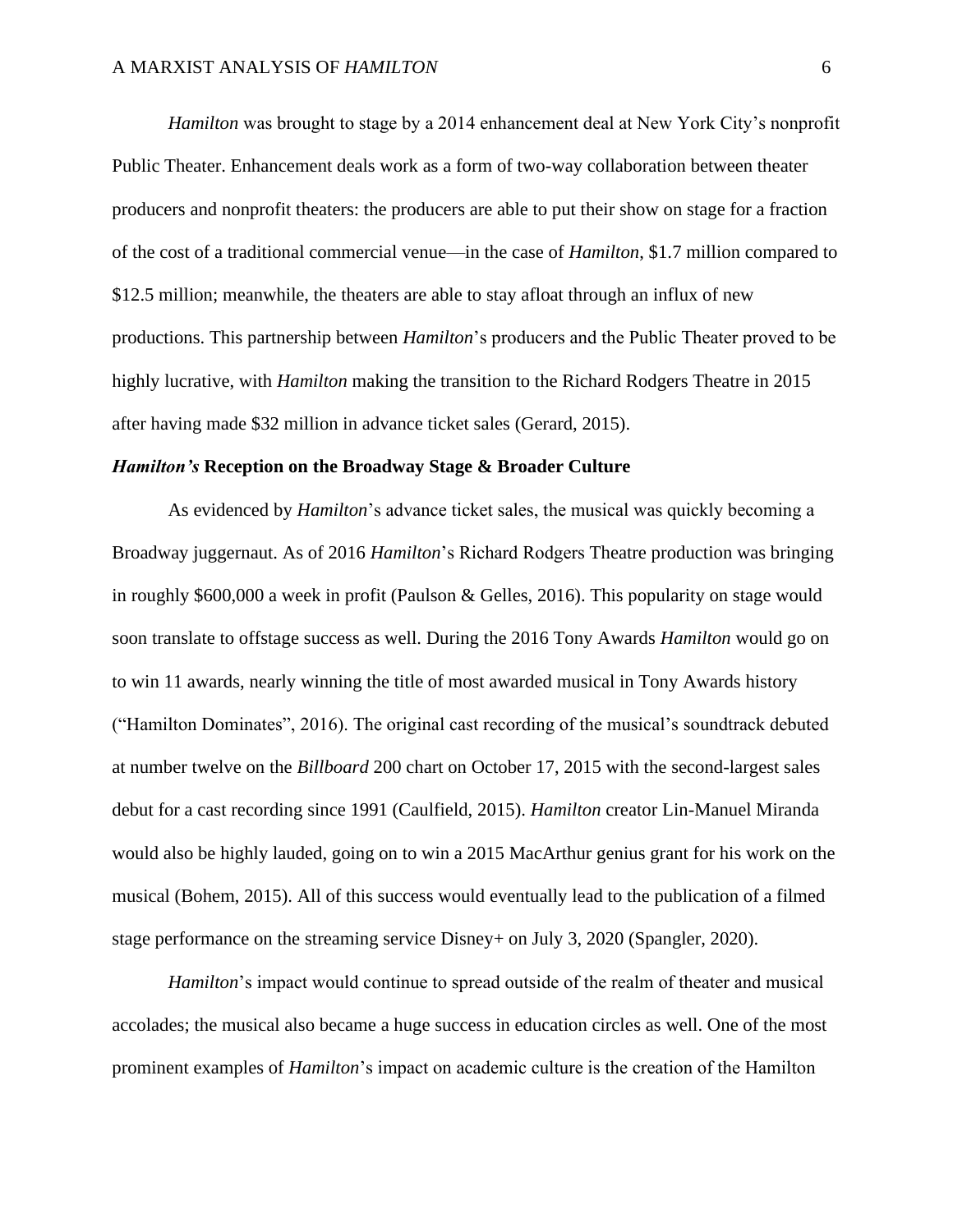## A MARXIST ANALYSIS OF *HAMILTON* 7

Education Program. This partnership between the musical's producers and The Gilder Lehrman Institute of American History "is an in-person program for Title I-eligible high schools [...] to integrate Alexander Hamilton and the Founding Era into classroom studies and then see the musical" (2021). This high level of interest in *Hamilton* would prove to be nearly as historic as the narrative on which it is based, with the musical joining a small class of musicals to have grossed over \$1 billion dollars in profits over the course of its run (Chmielewski, 2020).

Perhaps one of the most prominent reasons that *Hamilton* gained such popularity is its cultural relevance. With its inception and introduction of race-conscious casting in the Obama era to its rise in popularity during the Trump era, *Hamilton* seemed to ebb and flow with the surrounding political landscape. *Forbes* writer Dawn Chmielewski (2020) expands upon this idea further, stating that it was not just political relevance that led to *Hamilton*'s status but its connection to the citizens within the political system as well:

*Hamilton* offers something for everyone. Progressives embrace Alexander Hamilton's triumphant immigrant's journey (the lyric, "immigrants: we get the job done" would spark applause during performances). Conservatives love the classic bootstrap-tale of an orphan with a relentless work ethic who rises to become the nation's first Secretary of the Treasury. Culture fiends devour its street-smart voice and contemporary soundtrack.

Chmielewski's interpretation of *Hamilton* is not only a clear encapsulation on what made the musical so popular among the masses, but also alludes to the reasoning for the musical's importance in academic circles. *Hamilton* is important to scholars of history, art, and American culture because it represents a myriad of ways of understanding American history and one's place within it. Of course, just because there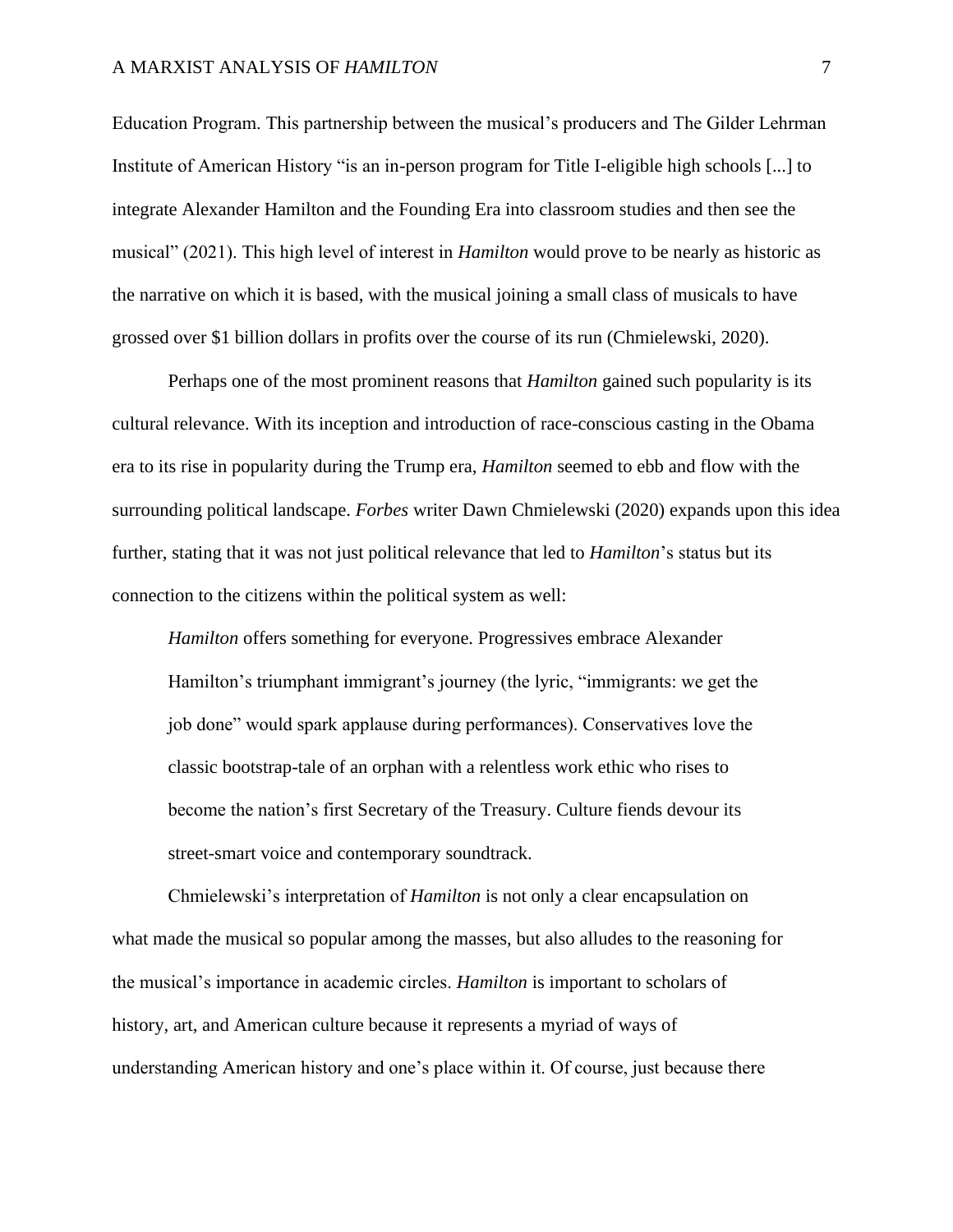are so many ways of interpreting a text does not mean that key trends do not develop between researchers and academics.

#### **Scholars on** *Hamilton*

Much of the previous scholarship on *Hamilton* has examined the production through one of two lenses: *Hamilton* as a historical and cultural reflection, and *Hamilton*'s relationship to Broadway and musical theater in general. Past scholarship contains both positive and negative reflections on the role of Lin-Manuel Miranda's musical, and often highlights a number of key subjects like race in casting, historical accuracy, and art as historical narrative.

#### *Hamilton* **as Historical & Cultural Reflection**

Many academics, particularly historians, have focused on *Hamilton* as a lens through which to examine America's relationship to its past, from both an educational and sociocultural standpoint. Much has been said in academia regarding the role of *Hamilton* as a cultural icon of modern American aesthetic, artistic, and sociopolitical values. Many historians hold differing views on the value of *Hamilton* as a historical narrative. Some claim that the popularity of *Hamilton*, despite its historical inaccuracies, is still a powerful and necessary tool for making historical theory and narrative more accessible to a wider audience (Carp, 2017, p. 294), while others state that while *Hamilton* is an important artistic artifact, it cannot be approached with any level of historical vigor due to an over-glamourization and simplification of historical narrative (Isenberg, 2017, p. 303).

As evidenced, much of the conflict between historians on the viability of *Hamilton* as historical and artistic artifact has to do with interpretations of the validity of narrative adjustments within the musical that lead to historical inaccuracies. In order to structure the story of *Hamilton* into a more compelling narrative, Miranda took multiple liberties in regard to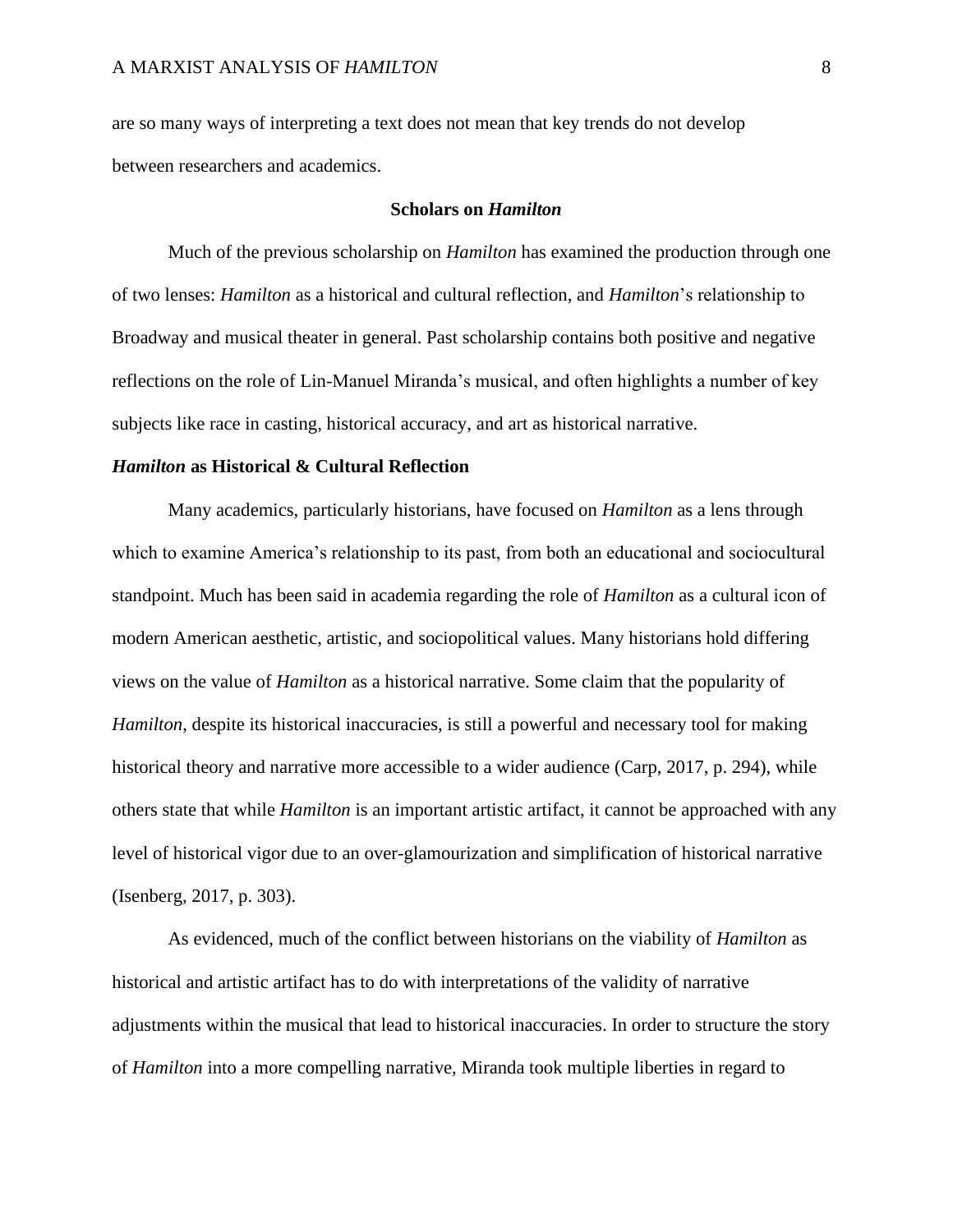historical fact surrounding Alexander Hamilton's life—both by his own volition and seemingly under reverence for Chernow's biography on the founding father. Many of the more critical analyses of the musical come from historians who take particular issue with Miranda's methodology and execution of adjustments to *Hamilton*'s historical narrative. For instance, historians have critiqued the "smoothing" of Alexander Hamilton's personality and behavior within the musical, stating that "Miranda relied too heavily on Chernow, who exaggerated Alexander Hamilton's antislavery credentials and [...] (even celebrated) some of his more militaristic, elitist, and antidemocratic inclinations'' (Carp. 2017, p. 289). This decision has been marked as a potential means of catalyst for Hamilton's character into the current national spotlight; if this modern Hamilton is meant to represent both "America then" and "America now," it will be far more palatable for progressive audiences to turn the other cheek to the historical Hamilton's misdeeds in favor of his charismatic narrative counterpart (Isenberg, 2017, p. 297). Other such historical inaccuracies include the musical's relative ignorance to the issue of slavery while antislavery receives far more bandwidth. Outside of a single reference to Thomas Jefferson's slave Sally Hemmings, there is no reference or depiction of slavery in the musical. Some historians have described this erasure as "historically inappropriate" given the musical's multiracial casting (Monteiro, 2018, p. 64-66). Furthermore, issue has also been taken with the role in which Aaron Burr has been cast in the musical, with claims that his relegation to a fairly stereotypical villain arc greatly exaggerated his relationship with Hamilton and the role they played in one another's' lives (Carp, 2017, p. 290). In particular, historians have pointed out the dissonance between Miranda's depiction of Hamilton and Burr's final duel as a direct result of the election of 1800, which historically played a far less important role in the Hamilton-Burr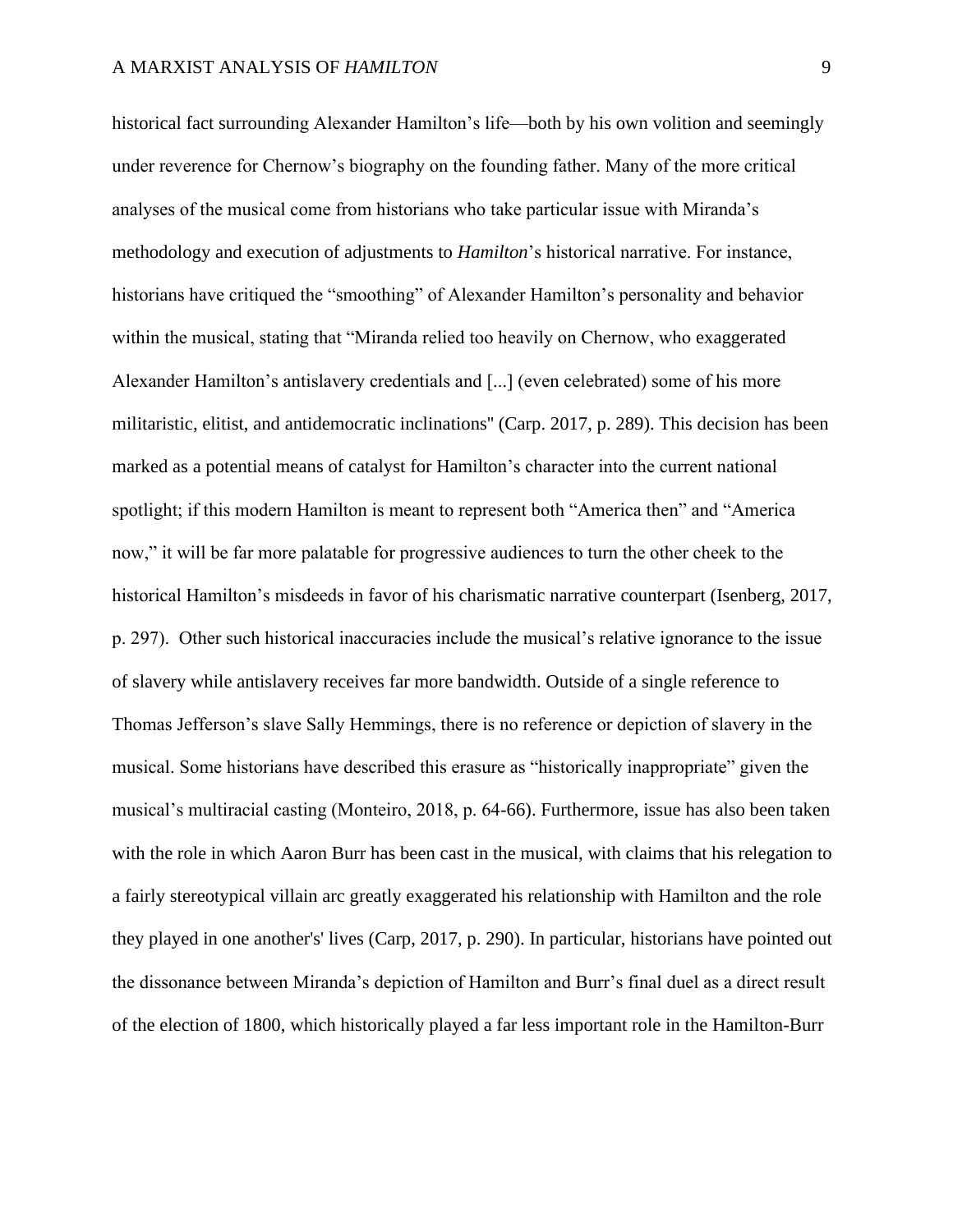relationship and a far more important role in the messy relationship between Hamilton and John Adams (Isenberg, 2017, p. 301; Owen, 2017, p. 511).

On the other hand, there are historians who see such historical inaccuracies as an additional teaching point wrapped in the broader accessible package of *Hamilton*. Historian Benjamin Carp (2017) has argued that while "*Hamilton* may well be an entree to the Revolutionary era for some, [...] the show strongly argues that it shouldn't be the last stop on the viewer's journey" (p. 294). This view reflects a method of historical interpretation dubbed "organicism," which states that the American revolution, and by extension other parts of history, was a flawed attempt at reaching monumental ideological goals (Schocket, 2018, p. 168). If, in that case, *Hamilton* is designed to be a reflection on organicism in American history, then the historical inaccuracies on which portions of the play's narrative is based are rendered moot. Historian Joanne Freeman (2017) describes this process as a "de-familiarization" of American history and the founding fathers; by recontextualizing the stories of old, wealthy, white men through the lens of modern, youthful people of color, *Hamilton* is better able to break through "the mythic haze that clouds our understanding of the Founding" (p. 262). In essence, the omissions and alterations of history within *Hamilton* work to recontextualize how history can be remembered. This method of rewriting history through a traditionally marginalized lens can be described as "revisionist" history which was popularized by historian Howard Zinn around the 1980s with the publication of *A People's History of the United States* (Timm, 2017. p. 199-200).

# *Hamilton* **as Broadway Musical**

*Hamilton*'s relationship to Broadway as a platform, as well as previous Broadway productions, is also a popular focus for scholarly critique. Historian Brian Herrera argues that while *Hamilton*'s popularity has caused the work to grow beyond the boundaries of the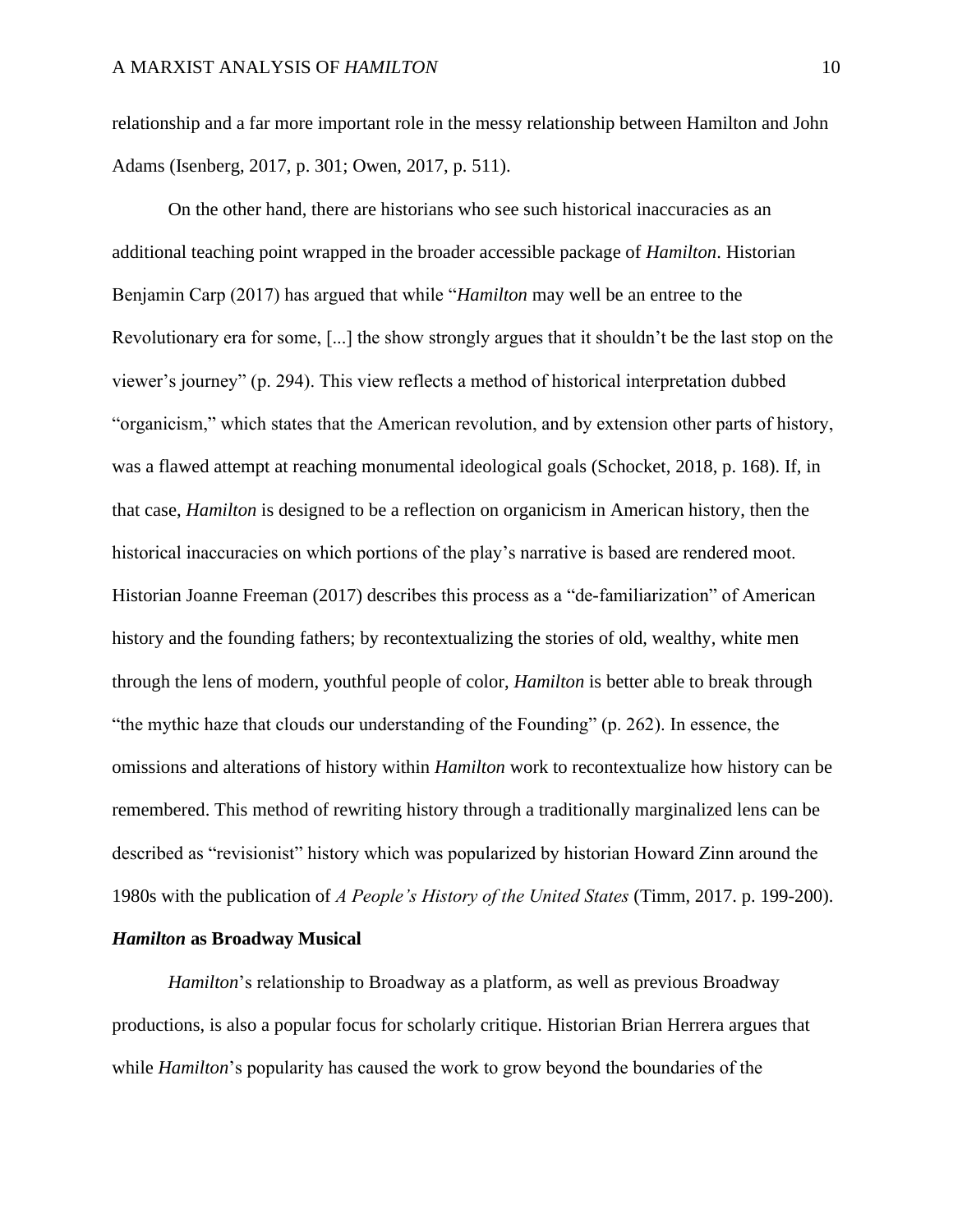"Broadway Bubble", its origins as a stage musical are of the foremost importance when attempting to understand the musical's politics and production decisions. For instance, Herrera states that while Hamilton positions itself as a revolutionary new addition to the Broadway pantheon, it is instead a "melting pot" of the many musicals and historical narratives which came before it (2018, p. 225). This is due to *Hamilton*'s connection to well-worn narratives surrounding presidential and political popularity. Herrera posits that *Hamilton* did in fact modernize the concept of presidential narrative through its strong connections to the Obama presidency; the framing of "America then" by "America now" against the backdrop of a historical presidency allows for clearer connection between the audiences and the historical narrative of the musical through the modernization of narrative theater tropes. Another critique about the musical posited by communication scholar Valerie Lynn Schrader (2019) states that *Hamilton*'s reuse and recontextualization of traditional Broadway musical techniques works to create a public memory that allows for clearer interpretation and application of moral messages (2019, p. 261). Specifically, Schrader claims that the recreation of Alexander Hamilton's life and history through a modern and diverse musical theater production allows for easier identification between audiences and himself. Not only does this creation of a public memory allow for the continued legacy of Hamilton as desired by the character within the musical, it also provides a contained context through which audiences can live out their fantasies through identification with the protagonist (Schrader, 2019, p. 271). This method of moral education is particularly appropriate for musical theater, Schrader suggests, because it allows for a combination of different viewpoints, emotions, and desires for different audience members to connect with than other forms of historical media.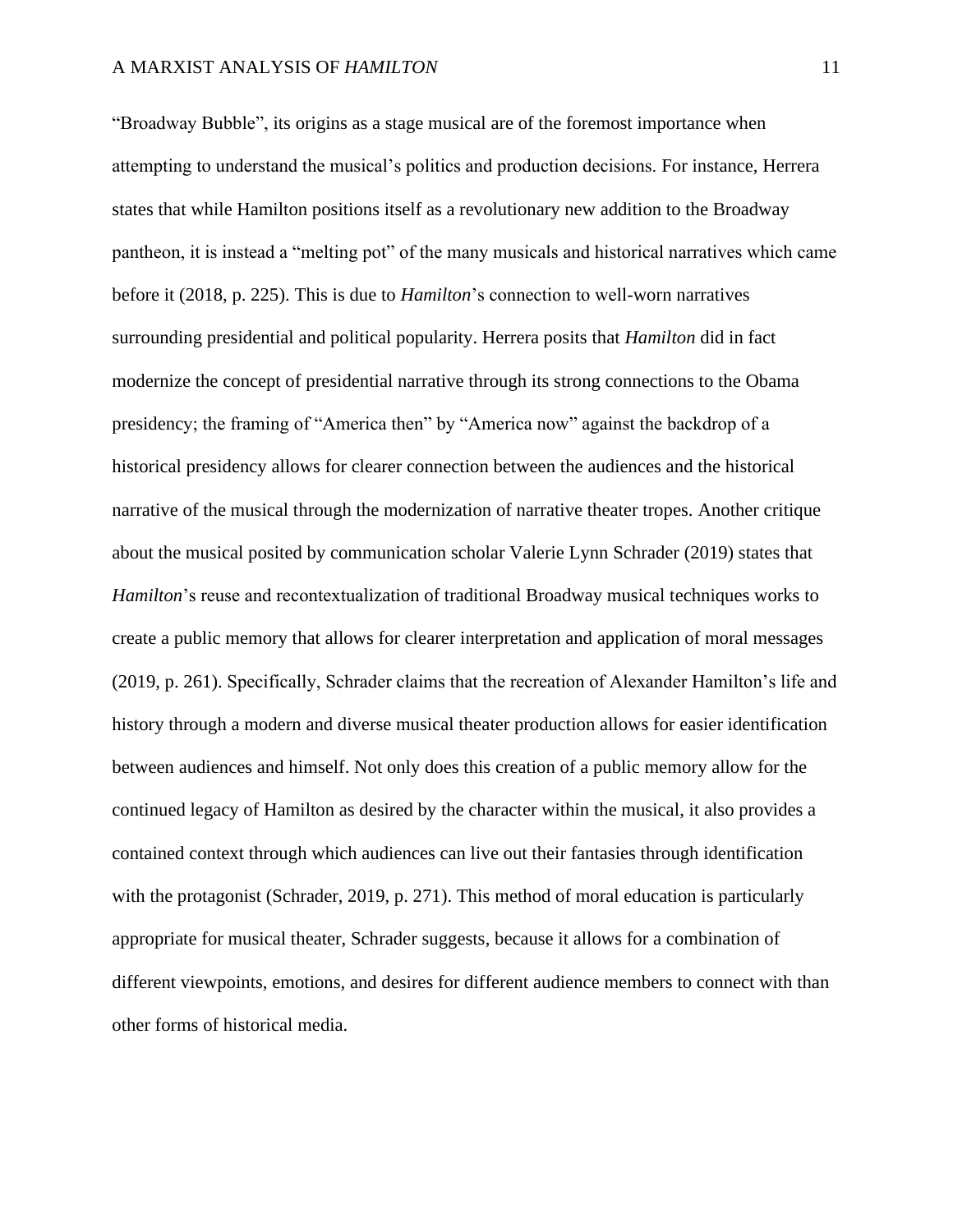While there is certainly merit to scholarship from the above viewpoints, there is a noticeable gap in the academic research surrounding *Hamilton*. Much of the existing scholarship surrounding *Hamilton* places great importance on the musical's relationship to historical events, race representation, and artistic revolution in the world of musical theater through its creation, narrative, and environment; however, very little scholarship touches on these factors surrounding *Hamilton* and their relation to class. Given this, an examination of Marxist theory and critique will provide an important new lens through which to examine *Hamilton*'s narrative and its relationship to broader Broadway economics and American culture.

## **Marxist Theory & Critique**

In order to properly deconstruct Hamilton using Marxist critique, the primary ideologies and mechanisms of Marxist theory must first be defined both within historical and artistic contexts.

#### **Introduction to Marxist Thought**

Marxist critique is named for its foundational philosopher, Karl Marx. Marx is a German activist whose writings on anthropology, history, and economics have made him one of the most prominent ideological revolutionaries in modern history. Perhaps Marx's most notable work is *The Communist Manifesto*, which was written with his longtime collaborator Friedrich Engels in 1848. *The Communist Manifesto*, alongside later writings like *Das Kapital*, outlined Marx's main ideological foci: the nature of humanity as it relates to economic systems, the role of class as purveyor of societal ills, and the problems with capitalism as a societal framework. Marxist economic and social thought sees class and other systemic structures, especially those arising from capitalism, as particularly potent purveyors of alienation. According to Marx, much of capitalist modern society is split into two groups which stem from the feudalist social system of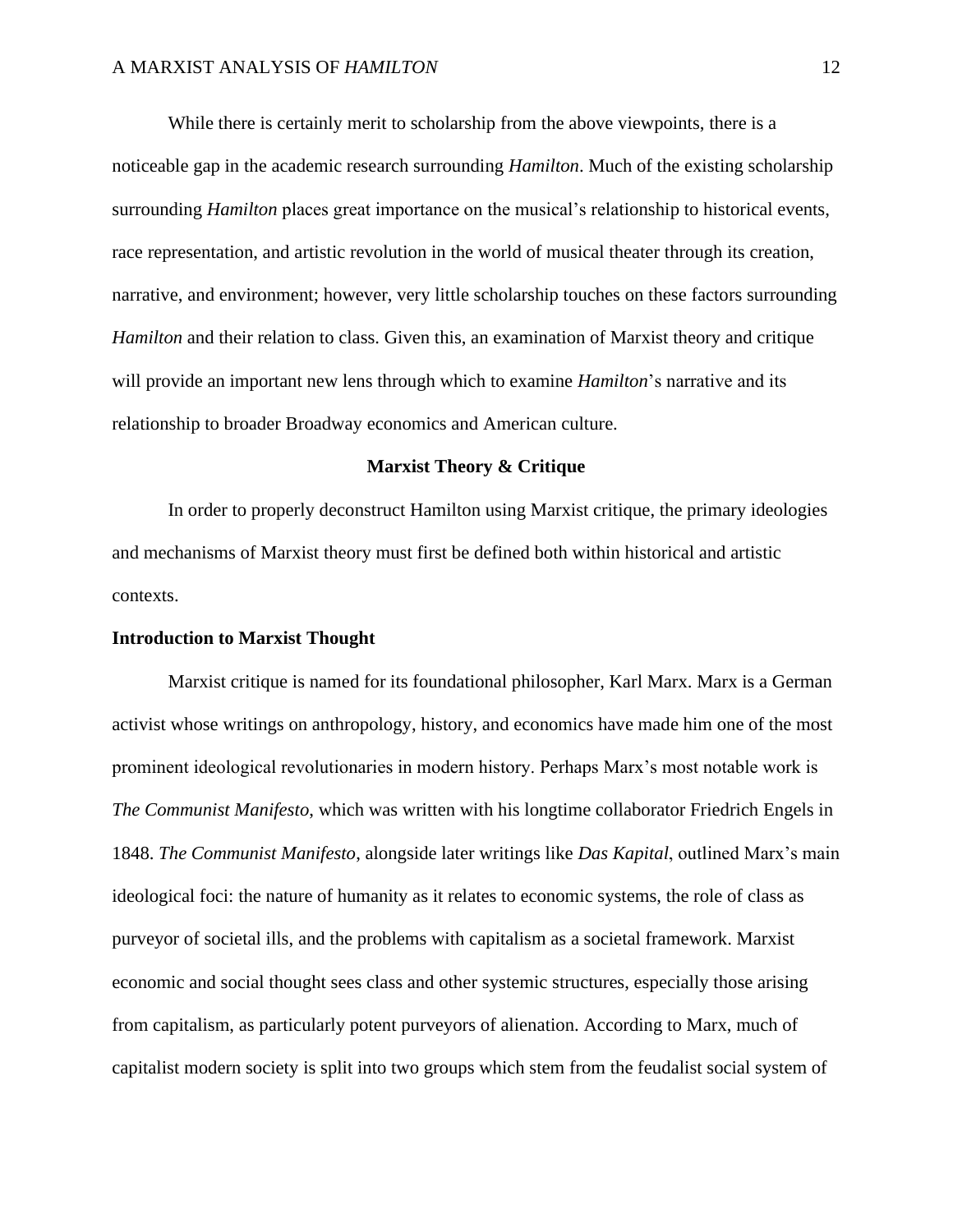medieval Europe: the bourgeoisie, or the ruling class; and the proletariat, or the working class. The bourgeoisie control the means of production, such as resources, whereas the proletariat are the economic workhorses that produce societal goods and wealth. Because the proletariat are not in control of the systems in which they work or the resources and wealth which they create, Marx sees them as alienated from their work and, by extension, their truest human essence. However, modern capitalism continues to create a broader and broader socioeconomic gap between the bourgeoisie and the proletariat, a gap which Marx believes can only be addressed through proletariat revolution and a subsequent shift to a communist society (Marx & Engels, 1848, p. 15-18; Wolff & Leopold, 2021). In essence, Marx's theories can be distilled down to the ideas about alienation and power, specifically alienation of the classes through economic systems that create power imbalances in favor of the ruling class.

### **Foundations of Marxist Theory in the Arts**

Marxist critique has been expanded and adapted since the time of Marx and Engels, including as a form of literary and artistic critique. The application of Marxist theory to works of art is an important part to understand when examining the world through a Marxist lens, as art is a part of the societal superstructure which, according to Marx, works to create and perpetuate the economic base of society (Wolff & Leopold, 2021).

One such development regarding Marxist thought and art creation is the idea of the "culture industry". Proposed by philosophers Theodor Adorno and Max Horkheimer in their essay "The Culture Theory: Enlightenment as Mass Deception", the culture industry is the system of artistic creation and disbursement born from the necessity of commodification in capitalist societies. According to Adorno and Horkheimer, the culture industry is designed to play two major roles in society: first, to create a system in which all art and entertainment is able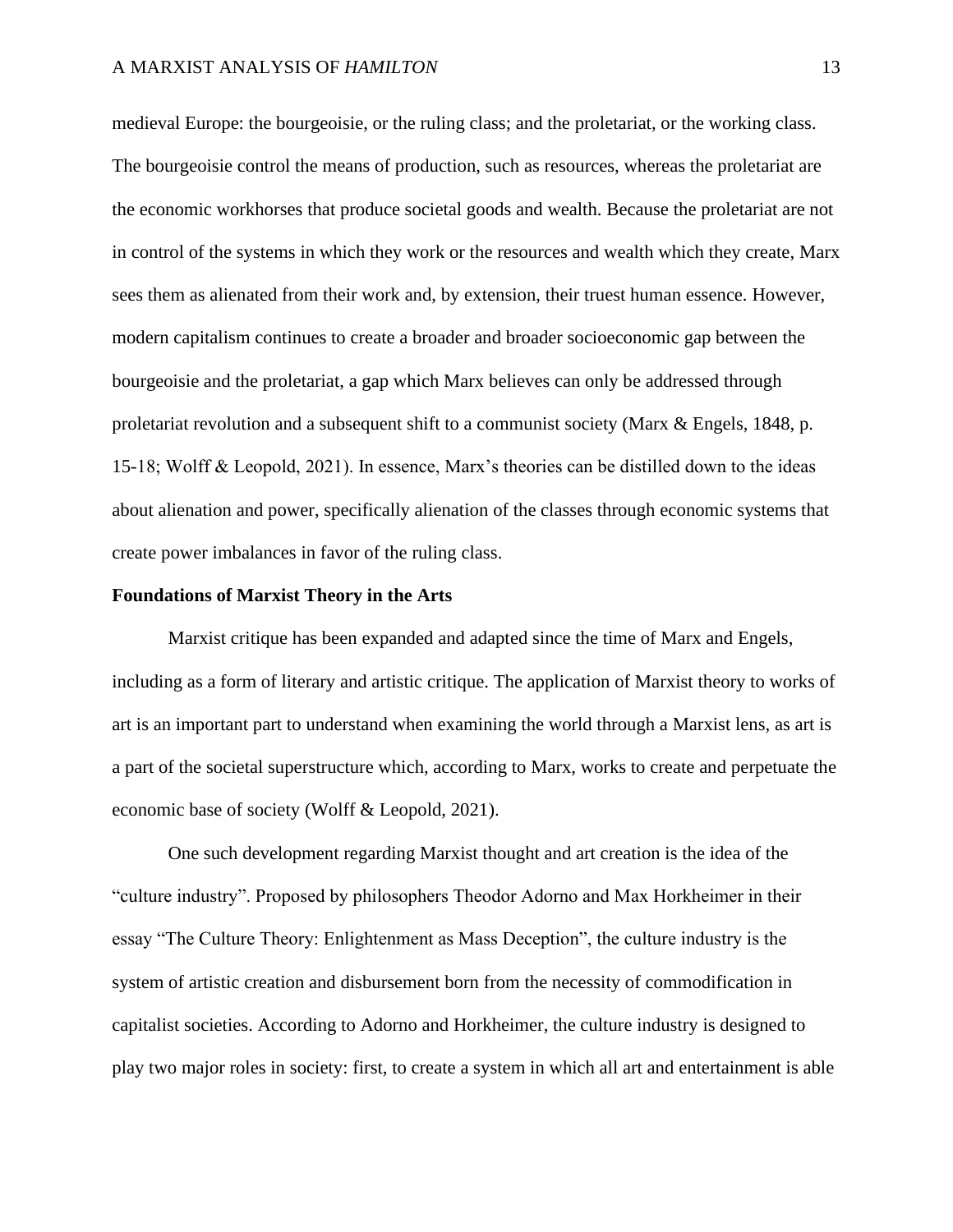## A MARXIST ANALYSIS OF *HAMILTON* 14

to be commodified and therefore alienated from its original creator; second, to maintain the capitalist status quo through the elimination of art as means of expression. The culture industry works to perpetuate the submission of the masses without raising too much discussion due to the illusion of choice and diversity; because most consumed art and entertainment has the veneer of difference, individuals are lulled into the idea that media continues to share the stories of the masses rather than perpetuate the needs of the capitalist system (2020, p. 103).

Of course, not every Marxist philosopher holds quite the same view on the role of industrialization in the arts and entertainment industries. Prominent philosopher Walter Benjamin argued in his essay "The Work of Art in the Age of Mechanical Reproduction" that mankind's ability to mechanize the creation and distribution of art could actually be considered a democratic process. While Benjamin appears to believe that this democratized process is reflective of Adorno and Horkheimer's culture industry in that mechanical reproduction of art reflects the sociopolitical environment of the time in which it is produced, he disagrees that it necessarily works as an opiate for the masses. Rather, Benjamin believes that reproduced art has the power to carry any political messaging, not just that of the proletariat, and is therefore a powerful communicative tool (1969, p. 2-20). Another important facet of Benjamin's theory of art in modern society is the idea of the "aura", or the authenticity and environmental situation associated with an original work of art. Because the aura is the set of circumstances surrounding the creation of an original work, it is not transferable to reproductions and therefore causes such copies to lose specific spiritual meaning (Benjamin, 1969, p. 4). However, Benjamin does not necessarily see this loss of aura as a total loss in artistic copies; rather, he sees it as a tool of new media that allows for the dissemination of political thought discussed earlier. Benjamin believes the power of media such as photography and film lies in the fact that there are no true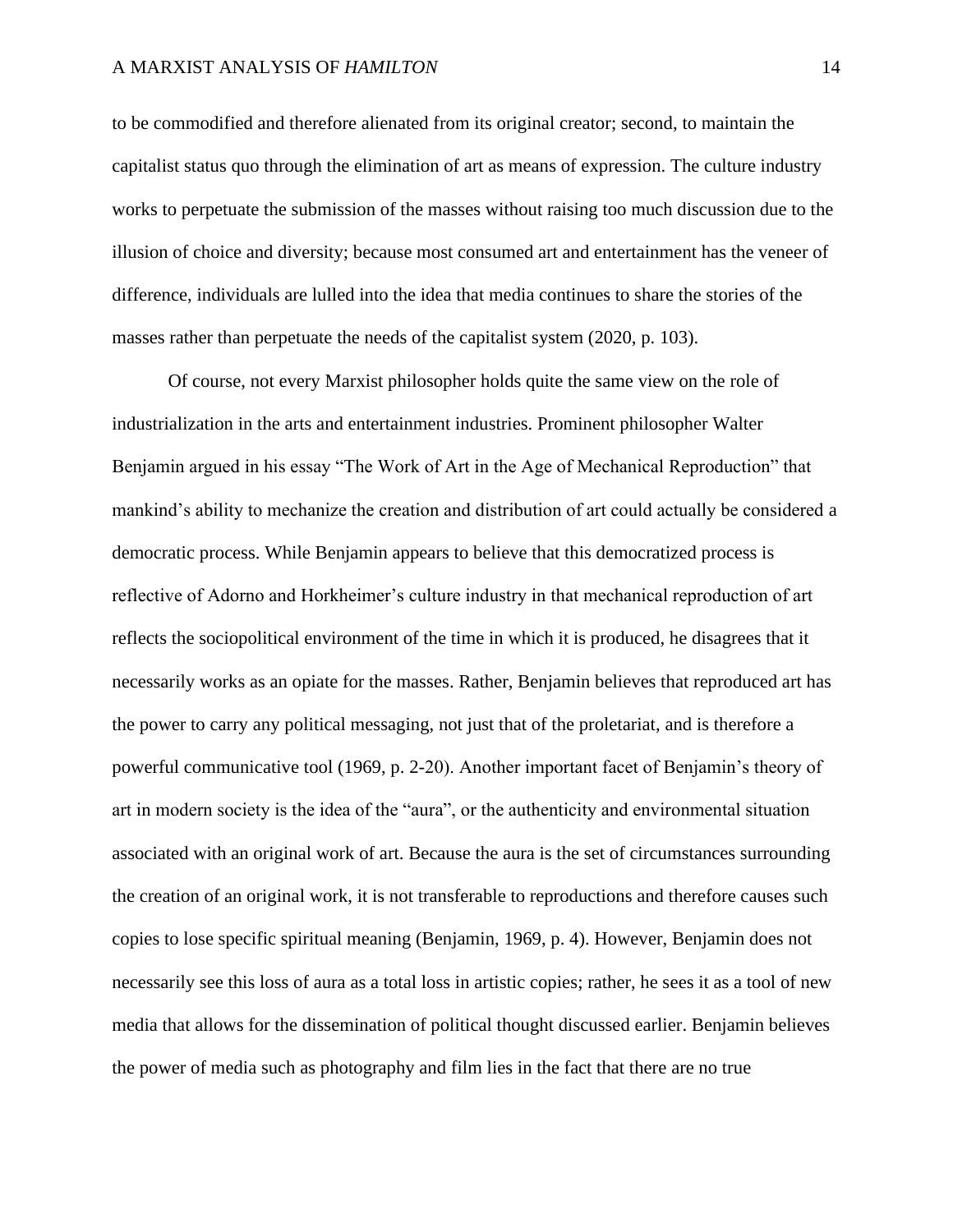"originals", as each medium is designed to be infinitely reproducible— thereby making them perfect conduits for political discourse (Benjamin, 1969, p.10). This ideological stance on the role of reproduction in the arts represents the key difference between Benjamin and his predecessors Adorno and Horkheimer: because Benjamin believes that politics are best communicated in reproduced works, the meaning of a work of art lies in its method of consumption, not in its method of production where Adorno and Horkheimer believe it lies.

Given this background on the evolution of Marxist theory in application to the arts, the scope of Marxist artistic critique can further be narrowed to focus on literary discourse. This ability to narrow the scope of critique, particularly Marxist critique, is important when working towards textual application as "Marxist criticism is not merely a 'sociology of literature'[...] its aim is to explain the literary work more fully" (Eagleton, 1989, p. 3). Therefore, in order to properly apply Marxist theory to a text one must be careful not to examine said text as a simple commodity of culture, but as a work of art emblematic of a specific space in time. To gain a clearer understanding of the methods of application for Marxist literary critique, one may turn to notable cultural theorist Terry Eagleton. Eagleton is a Professor of English Literature at Lancaster University and a strong proponent of historicism, or the view that Marxist critique of literature must examine a work within the ideological and historical context in which it was written (1989, p. xi). According to Eagleton, the examination of literature is a tool which can be used to better understand an era's dominant social mentality and ideological norms. These norms appear in works not just in terms of theme and narrative structure, but also in their style of writing, use of imagery and form (Eagleton, 1989, p. 5-6). Eagleton further explains that such reproductions of culture in literary texts are not mere reflections of a specific society or ideology, but rather a transformation of ideology through the act of labor. This transformation is an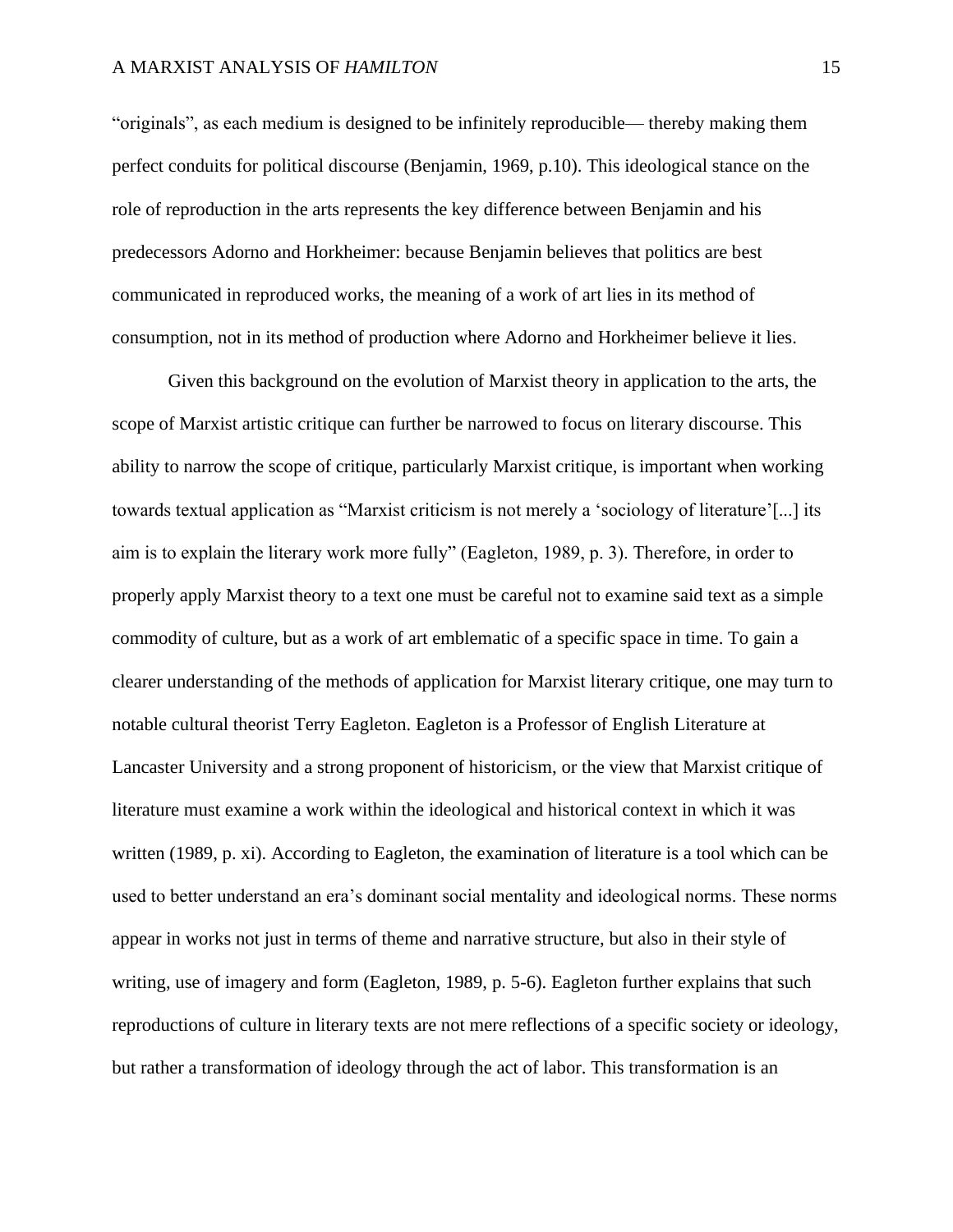essential component to examine when conducting Marxist analysis of a work; because literature is an active agent of ideology spread, the transformation of society in said work can either discuss or obscure the power imbalances of said society (1989, p. 48). In essence, Eagleton's theories on Marxist literary critique can be summed up as an examination of a literary work through the lens of its associated sociopolitical contexts. This type of applied literary critique can be broadly approached in similar terms to the Marxist ideology on which it is based: Marxist literary critique focuses on the systems of power imbalance and alienation present in the context of literary creation in order to better gain an understanding of the work's narrative, its author's motivations, and the role of its audience.

#### *Hamilton* **& Marxist Critique**

Now armed with a thorough understanding of the function and ideology of Marxist critique, we can now apply said theories to *Hamilton.* Prior to beginning this analysis, however, an important note must be made: the following critique of *Hamilton* is not meant to reduce the cultural importance of the musical, particularly its relationship to marginalized communities and people of color. It would be impossible to discuss any component of *Hamilton*'s structure and legacy without acknowledging the profoundly positive impact it has had on so many individuals and communities. As a white woman, I have been provided privileges of seeing myself represented throughout my country's history that many of my fellow Americans have not. Therefore, it would be highly inappropriate of me to suggest that just because this musical may not address specific socioeconomic and class critiques, it is somehow a lesser cultural product. As stated by historian Andrew Schocket, "despite [*Hamilton*'s] conventional story, it allows for people of color to see themselves as belonging to the founding and vice versa" (2017, p. 269). The goal of the following critiques of the musical are simply designed to expand existing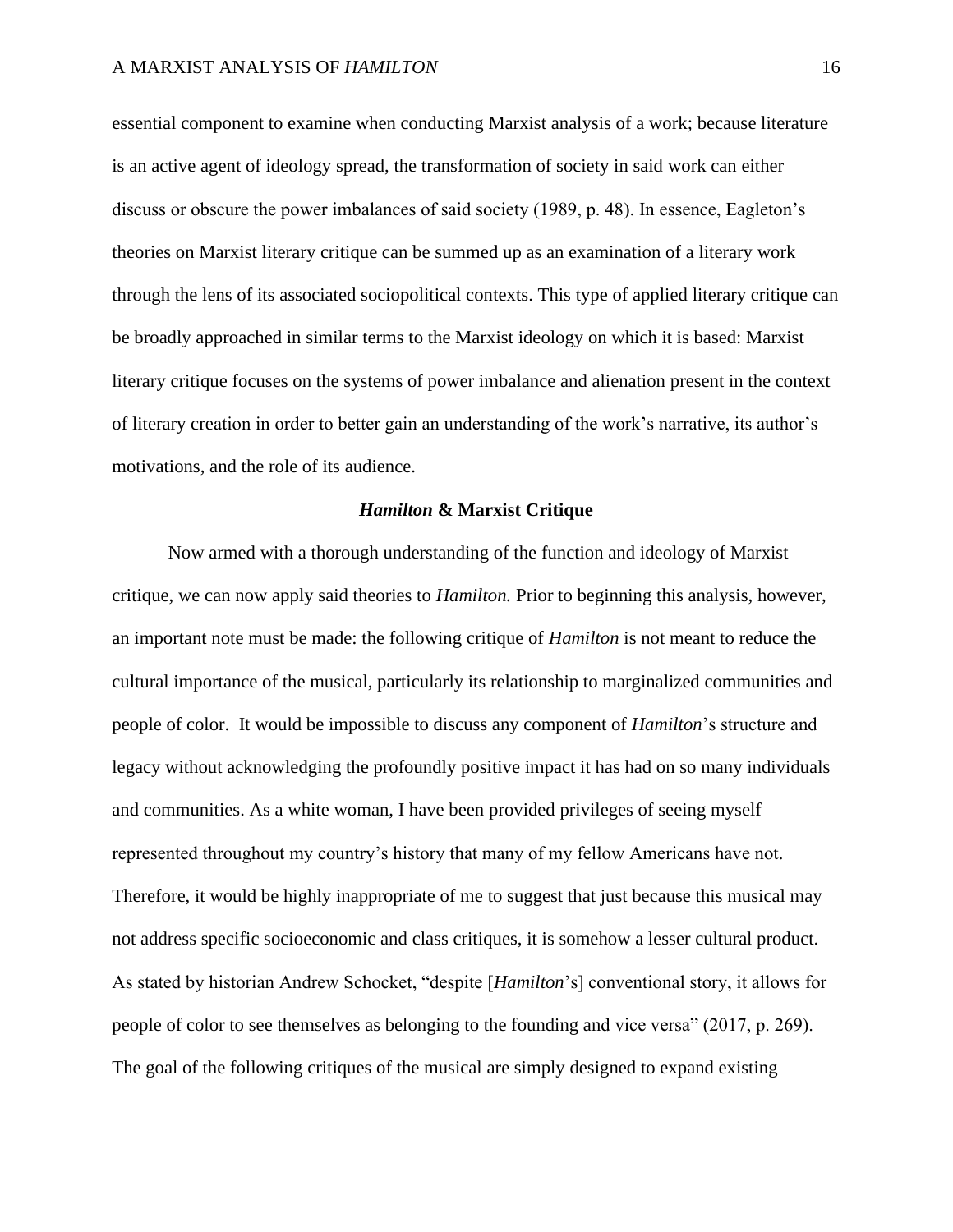scholarly themes surrounding *Hamilton* into the realm of Marxist critique. It is certainly important, and often necessary, to critique beloved cultural works in order to gain a better understanding of their ideologies and relationship to broader societal structures.

## **The Importance of Race:** *Hamilton***'s Foundations & the Obama Administration**

Before applying Marxist theory to the text of *Hamilton*, the environment and methods through which the musical came to be must also be examined. The earliest performance of a song that would eventually become the opening number of *Hamilton* occurred on May 12, 2009 at "An Evening of Poetry, Music, and Spoken Word," one of the first arts and culture events of the Obama administration (Miranda & McCarter, 2016, p. 14). In his book *Hamilton: The Revolution*, Lin-Manuel Miranda explains that his rationale behind choosing to debut a draft of "Alexander Hamilton" to the crowd that night was the connection he viewed between his legacy, the legacy of then-president Barack Obama, and Alexander Hamilton. Miranda places each of their statuses as the children of immigrants at the forefront of his decision: "13% of the population [of America] is foreign-born [...]you could just look and listen around the East Room that night, and listen to the performance, and consider what made it possible" (Miranda & McCarter, 2016, p. 15).

This physical and philosophical connection between Miranda, Obama, and Hamilton was not only present in the initial release of the musical, but within its structures as well. Perhaps one of the most famous aspects of *Hamilton*'s production is its race-conscious casting, wherein the vast majority of the cast, including all of the main cast, is played by African-American or Latinx actors. While there were undoubtedly a multitude of reasons why Miranda and the other showrunners decided to consciously cast people of color in the roles of the founding fathers, the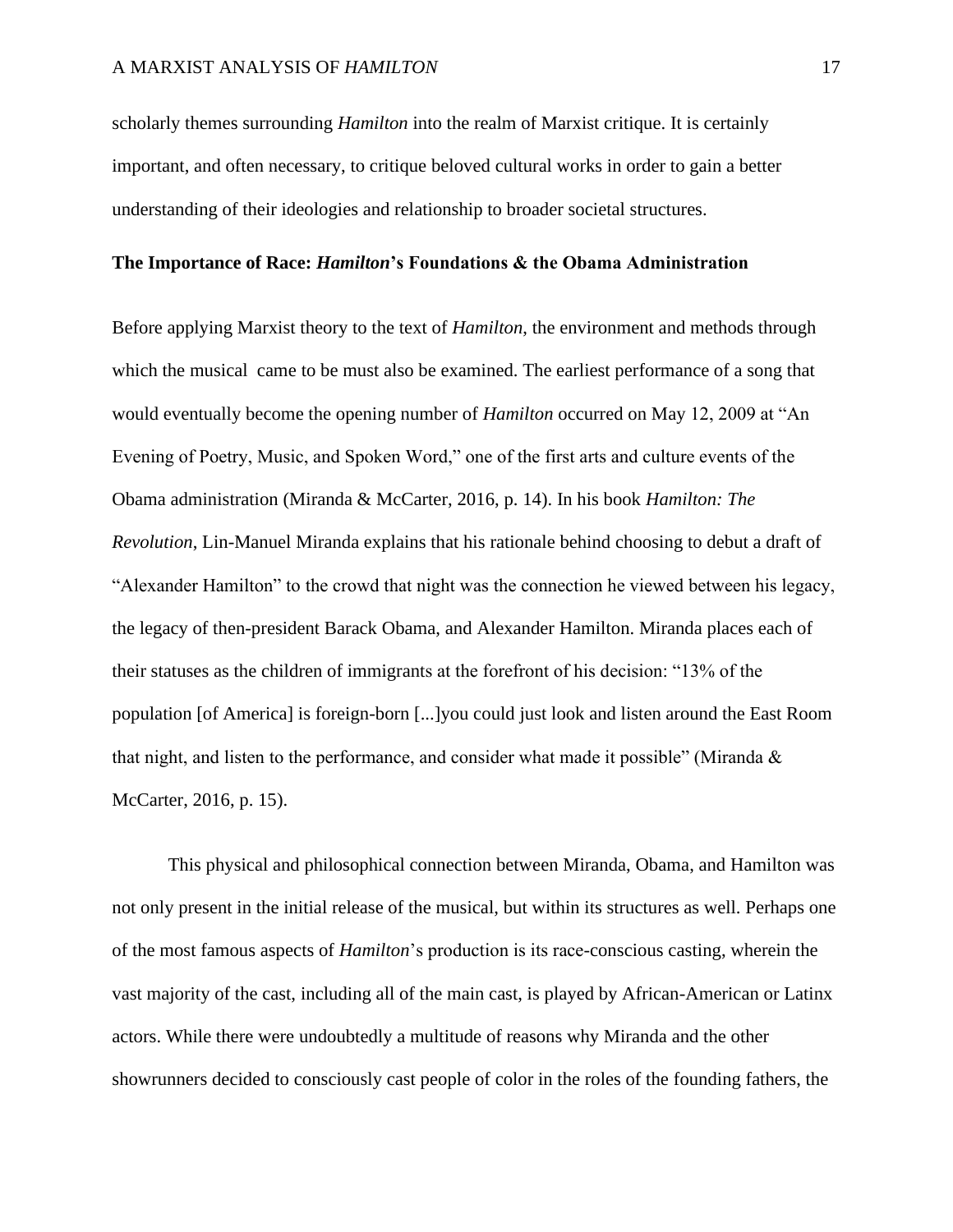## A MARXIST ANALYSIS OF *HAMILTON* 18

fact that the musical was initially created and staged during the Obama administration likely plays no small part in this decision. Miranda and his team have stated time and time again that Hamilton "is a story about America then, told by America now" (2016, p. 33), or in some cases, "[a story of] Obama's America" (Monteiro, 2017, p. 61). In the wake of the election of America's first black president, Miranda's decision to bring what seemed to be an increase in diversity in American politics to the stage and, by extension, to American history.

But while this decision has been lauded for bringing diversity and inclusivity to the Broadway stage, *Hamilton*'s casting may not be as progressive as initially thought upon further investigation. Similar to many critiques from the left regarding the Obama administration, *Hamilton* continues to promise progressive reform and change of historical ills— a promise which feels far more salient when presented by a person of color. However, in the case of both the Obama administration and *Hamilton*, said promises for widespread reform were often undercut through the continued perpetuation of the same exploitative system they wanted to change. In the case of the Obama presidency, which undoubtedly made massive strides on issues such as diversity and inclusion, climate change, and the American economic system, it continued to alienate American citizens and the executive branch like his white predecessors through issues like drone warfare, surveillance, and immigrant deportations (Belmonte, as qtd. by Staff, 2017). In the case of *Hamilton*, though race-conscious casting decisions were undoubtedly powerful in making American history more accessible to those who have previously been left out of the history books, the musical's relative lack of acknowledgement of American's horrific past against African Americans and other people of color as well as the veritable erasure of any historical character of color from the narrative simply works to perpetuate the same exploitative "great white man" story of history under the guise of progressivism. While it would be harmful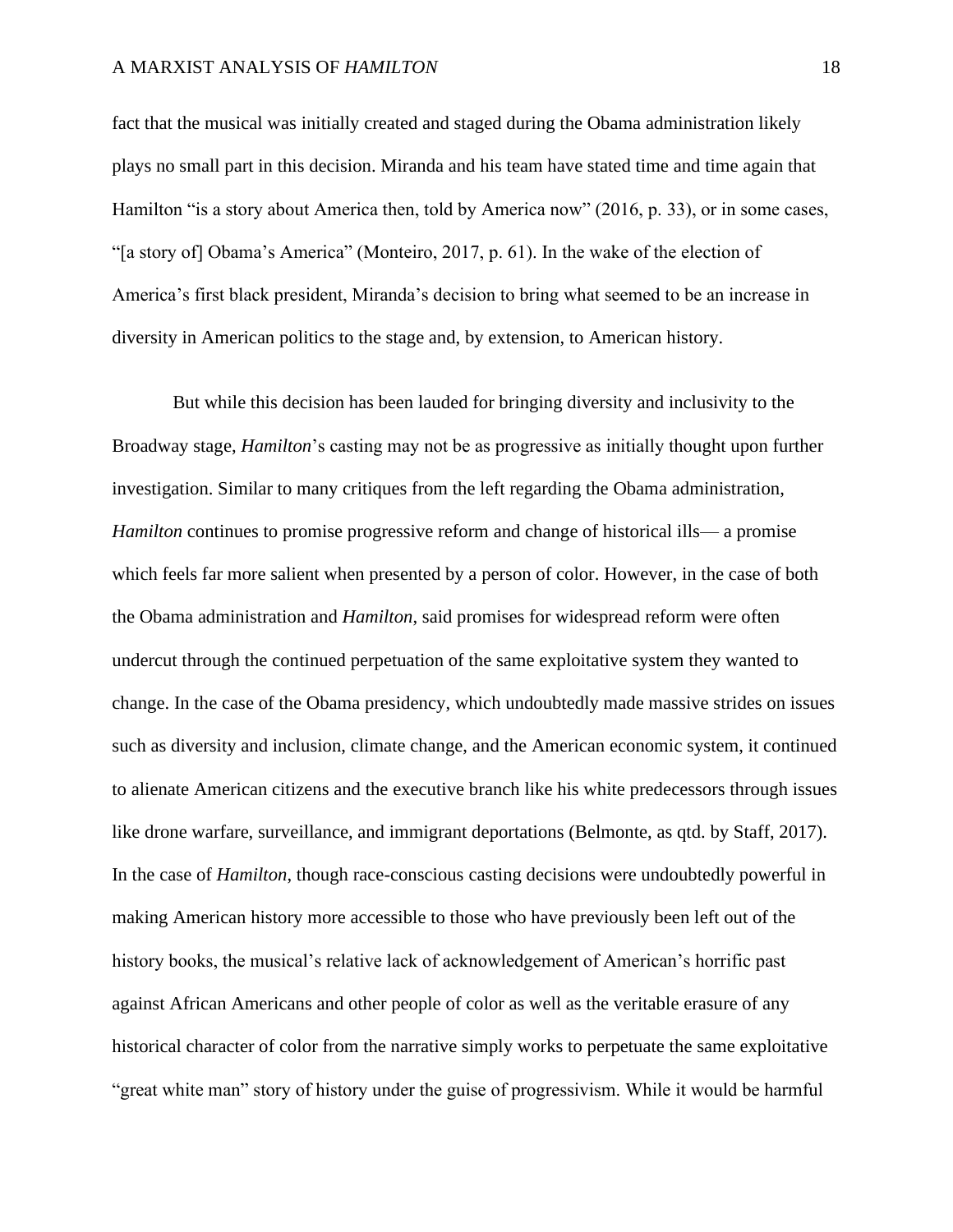to suggest that no powerful good arose from either the Obama presidency or *Hamilton*, it is important to examine the former's influence on the latter's conceptualization of revolution and representation, however subconscious said influence may have been.

## *Hamilton***'s Text & Narrative Dissonance**

In addition to the environment surrounding its inception, the text of *Hamilton* is also fitting for Marxist critique. As alluded to before, one of the primary reasons *Hamilton* has been lauded as "revolutionary" is due to its use of race-conscious casting. By very deliberately casting each of the founding fathers as black or Latino men, Lin-Manuel Miranda makes the claim that people of color can reclaim the parts of history from which they have been so often excluded through the text of his musical. While this move is quite powerful when taken at face value, further inspection of this decision brings to light troubling power dynamics otherwise ignored by the narrative's text. Essentially, *Hamilton* focuses on integrating racial diversity in its cast at the expense of sharing the stories of historically marginalized individuals, thereby continuing to perpetuate the same exploitative version of history with what essentially amounts to lip service to progressive representation and change. One such way this occurs in the musical is through *Hamilton*'s relative lack of discussion of slavery or historical people of color. Past discussions on the musical have stated that the race-conscious casting in Hamilton was chosen to depict "an idealized America resting just outside of history, an aspirational vision of what the nation could be" (McAllister, 2017, p. 283). However, given the framing of the text as a revolutionary retelling of American history, very little is done to revolutionize what kind of story is being made. With little more than passing mentions to slavery over its duration, the musical effectively erases the history faced by the potential ancestors of the musical's black cast members. There are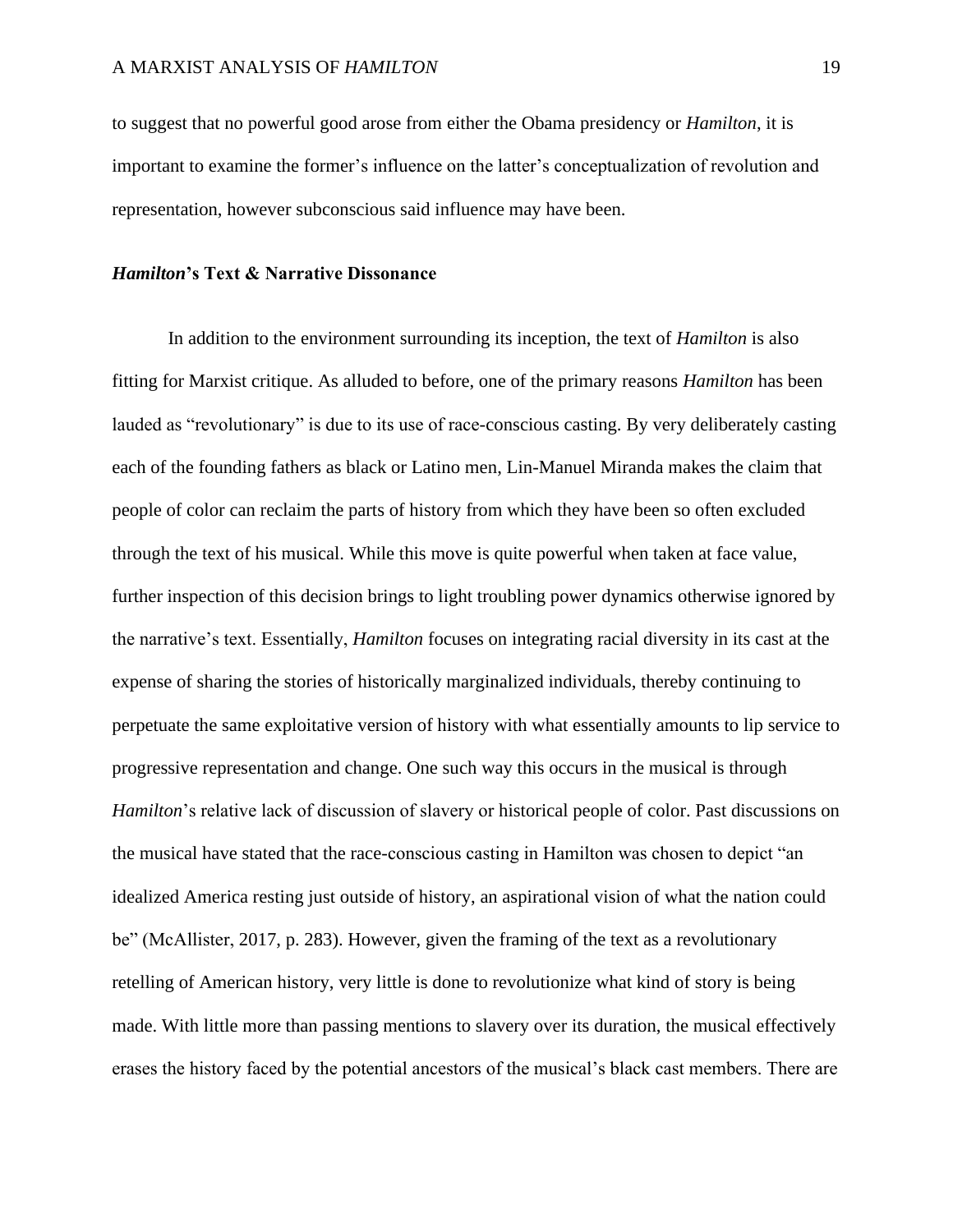no historical people of color present in the musical, even though about 14% of the population of New York City-—the musical's primary setting—was black in the late 1700s (Monteiro, 2017, p. 62). Several instances where historical people of color could have been included over the course of the musical, such as scenes during the Revolutionary War, ignore the role that hundreds of black people played in the formation of American history to continue to share the hyper-focused stories of a handful of historically white individuals. Throughout the musical, the existence of people of color, and more specifically black people, is largely only discussed when their presence works to elevate the stories of major white historical figures. This component of the musical can be interpreted through a version of historical retelling called 'Founder's Chic', a term often used in historian circles to describe the recent trend towards focused and extensive biographies on America's founding fathers' lives, often used as vessels for the biographer's personal politics (Schocket, 2015, p. 50). Given that *Hamilton* is based off of biographer's Ron Chernow's book on the titular founding father, combined with Lin-Manuel Miranda's admiration for and identification with said founding father, it is no wonder that the musical works to scrub allusions of Hamilton's racial ills from its narrative.

#### *Hamilton* **& Characterization**

Alongside the musical's text, the characterization of Alexander Hamilton is also worthy of Marxist critique. Much of the musical's characterization of its historical figures continues the "Founders Chic" tradition of working within a historical framework known as "Great Man" history, which posits that the great deeds of history were accomplished by a small number of important men. While *Hamilton* continuously attempts to frame its eponymous protagonist through the lens of community membership and group identity (such as the continued referencing to Hamilton as an immigrant from the Caribbean), it tends towards the same "Great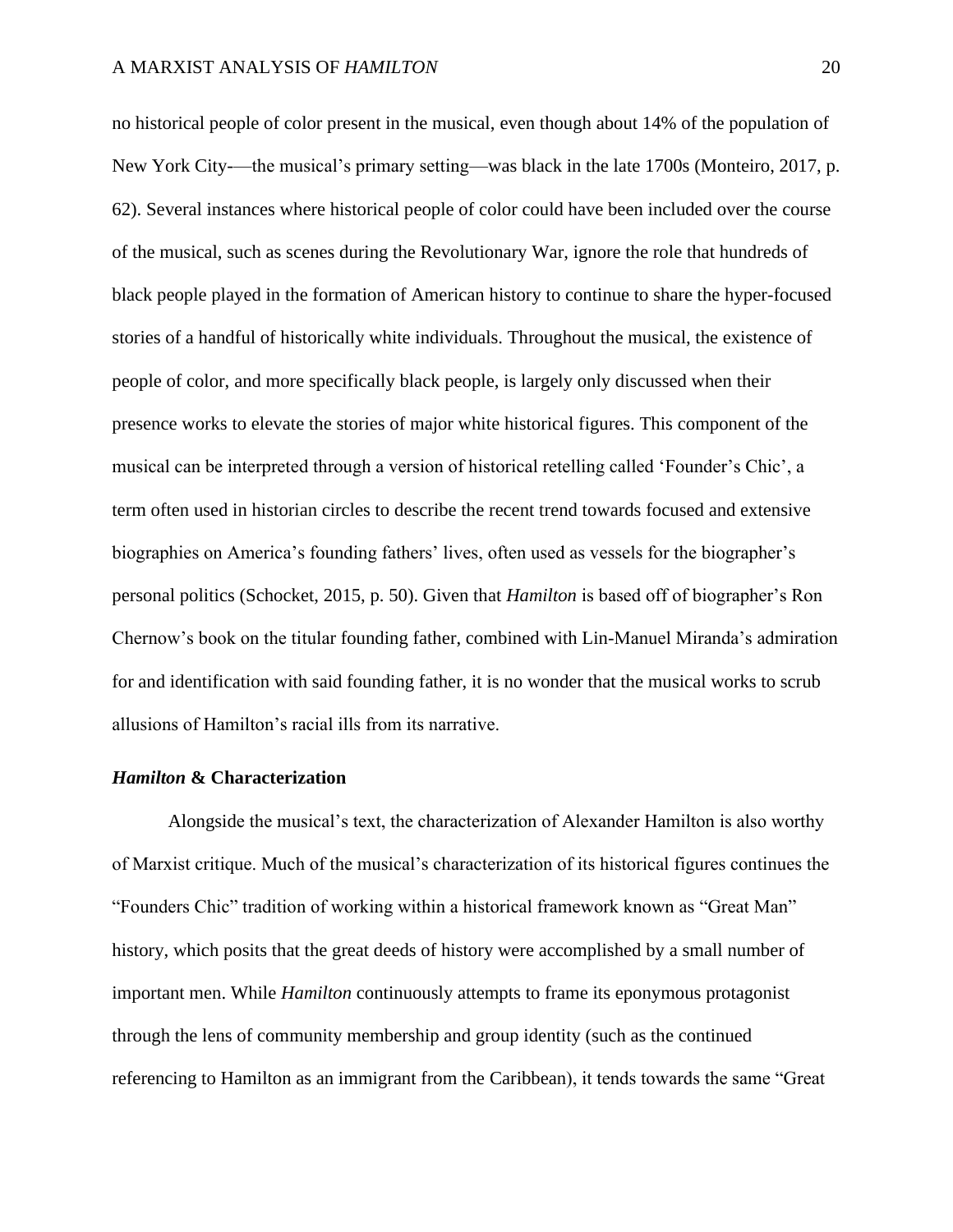## A MARXIST ANALYSIS OF *HAMILTON* 21

Man" narrative as its predecessors by scrubbing away many historical flaws of its protagonist; In the words of Jefferson scholar Annette Gordon-Reed, "It's not Hamilton [who we see in the musical]. It's an idea of who we would like Hamilton to be" (as qtd. By Hogeland, 2018, p. 21). In the case of the musical's title character, this historical framing appears in several ways.

Firstly, the musical's depiction of Hamilton frames him as a staunch abolitionist, with many songs referring to Hamilton and his compatriots as "a bunch of revolutionary manumission abolitionists" (Miranda, 2015, 10:20). However, the historical Hamilton was significantly less outspoken on the issue than his fictional counterpart. Historical evidence points to Hamilton being portrayed as more of an abolitionist in comparison to slaveholding founders such as Jefferson. Hamilton was a prominent early nationalist, and as a result was indifferent to the passage of legislature which engrained slavery into the nation's founding if it meant he was able to pass his political and economic goals (Isenberg, 2017, p. 300; Hogeland, 2018, p. 28).

Secondly, the musical places weighty emphasis on Hamilton's status as an immigrant- an idea pulled directly from Lin-Manuel Miranda's primary inspiration for his musical, Ron Chernow's biography *Alexander Hamilton*. Miranda has stated that Chernow's framing of the founding father was particularly impactful to him because it was reminiscent of his father's immigration-— "an enduring archetype: the obscure immigrant who comes to America, recreates himself, and succeeds despite a lack of proper birth and breeding" (Hogeland, 2018, p. 24). However, the real Hamilton's "immigration" story does not mirror America's modern ethos on the subject; he arrived on pre-American land in a similar fashion to other early American colonialists such as Thomas Jefferson (Hogeland, 2018, p. 27). Given Miranda's apparent connection to the story of Hamilton, it is no wonder that he would go on to make his musical's narrative one that centered the man's strength and perseverance over a measured representation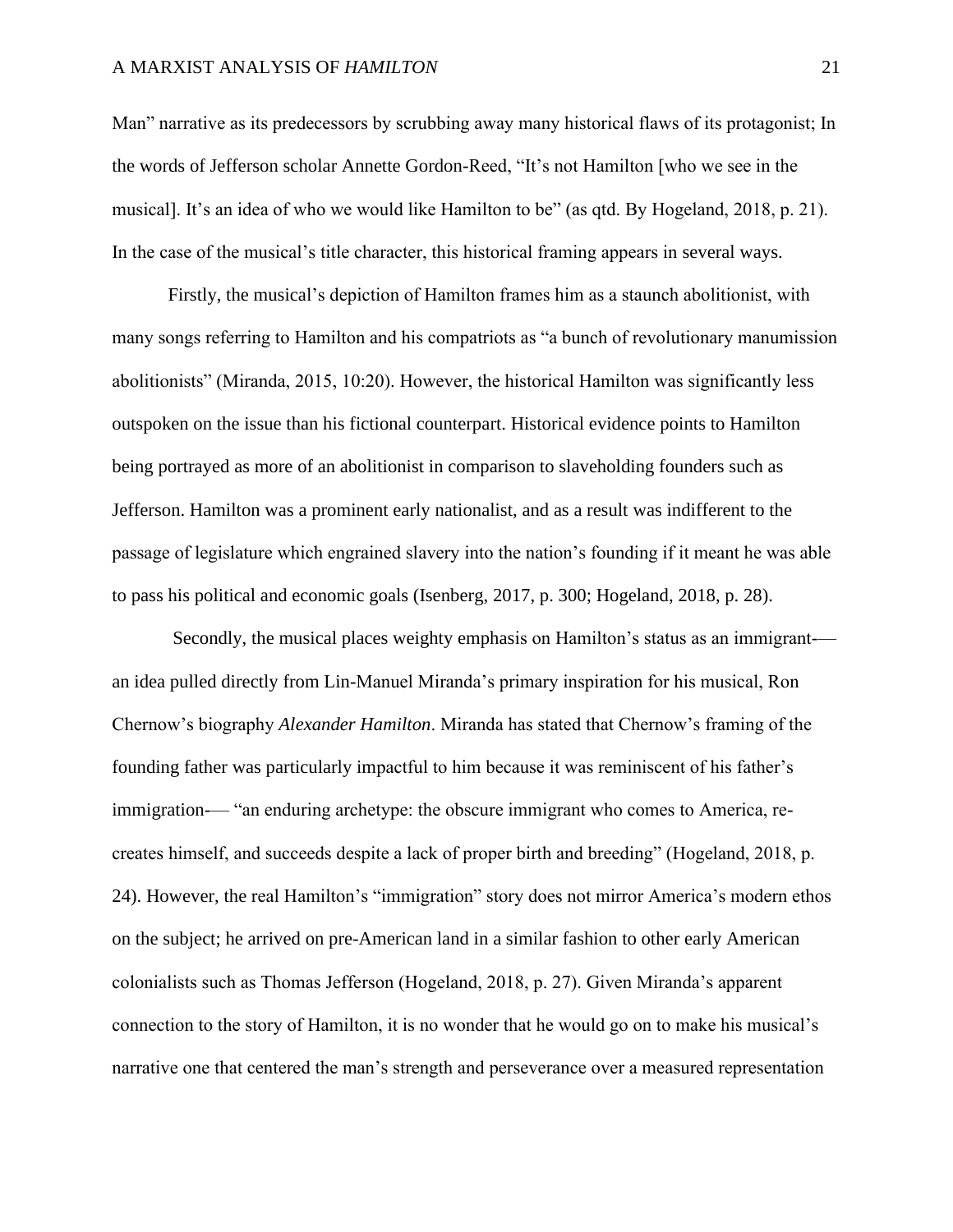of his relationship to the historical environment in which he lived. This framing is problematic because it directly contradicts the musical's assertion that it is providing a modernized telling of American history.

Thirdly, the musical's framing of Hamilton as an inherently revolutionary character comes in contrast with modern understandings of the term, particularly as it relates to Marxist critique. Though the musical attempts to approach historical retelling through a more progressive lens, its reliance on historical tropes such as "Great Man" history essentially work to negate any surface-level allusions to an updated history.

#### **The Broadway Economic System & Distribution**

It is important to remember that a Marxist critique of *Hamilton* must not merely exist within the world of the text. Because Marxist theory is so heavily based on the relationships between individuals and their socioeconomic systems, *Hamilton* must also be examined in the context of its broader environment, i.e., Broadway. To specifically understand the ways *Hamilton* continues to alienate marginalized peoples in pursuit of elite consumption, one must examine the musical's relationship to the capitalist enterprise of Broadway.

## **An Introduction to the Broadway Economic System**

To understand the economy of Broadway, one must first examine its history and foundations. For the purposes of this discussion, the focus will be primarily on the advent of the modern American musical. Modern conceptualizations of Broadway, while potentially associated with the proliferation of various theater districts across the nation, is most heavily associated with the Broadway Theatre district in Midtown Manhattan, New York City. The Broadway district holds 41 distinct theatre venues which, alongside London's West End theatres, make up the English-speaking world's premier class of live theater. Of course, Broadway is not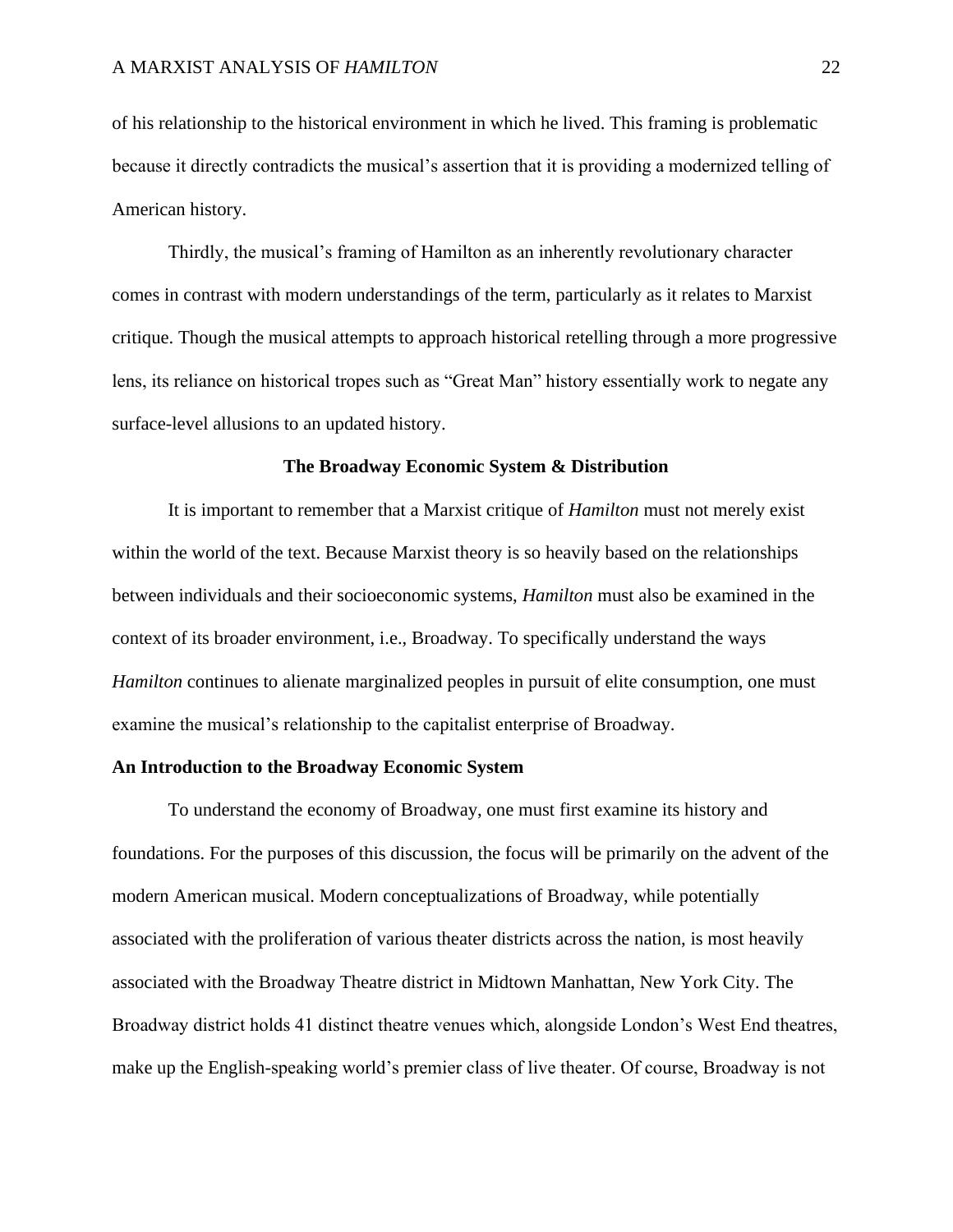merely limited to its physical location; just as important is the impact of American musical theater history that would lead to the establishment of such a powerful theatre district.

Much of what is considered standard for American musical theater arrived alongside European settlers to the Americas in the early eighteenth century. These foundational productions took the form of ballad operas, which were deeply associated with socioeconomic ties to aristocracy and the bourgeoisie. The new America continued the perpetuation of the "bourgeois public sphere," a spiritual predecessor to modern neoliberal capitalism. Not only did the "bourgeois public sphere" work to spread the economic ideals of the time, it also worked via the proliferation of moralistic and political literature and media publication (Walsh & Platt, 2003, p. 13-14). From here, American musical theater would continue to evolve; from burlesque to vaudeville, revue to musical comedy, the art form which would come to be understood as the modern Broadway musical picked up new and distinctive traits such as connections to popular culture, increased prominence of both song and dance, and the satirical or transformative depictions of the modern society (Walsh & Platt, 2003, p. 18-45). Each of these traits would eventually culminate in the 1866 hit production of *The Black Crook*, a production long considered to be the first modern musical. Not only did *The Black Crook*'s blend of melodrama and operetta provide the textual foundations for the modern musical landscape, but it also represented a physical shift towards the physical location of Broadway that is world renowned today (Wollman, 2018, p. 190). In the early part of the 20th century, much of the establishment of what would come to be known as Broadway-style performances were influenced by black culture, such as the musical genres of ragtime and jazz (Walsh & Platt, 2003, p. 64). The blend of musical stylings from early white American immigrants with those of black Americans would continue to influence both the sound and politics of musical theater. As America progressed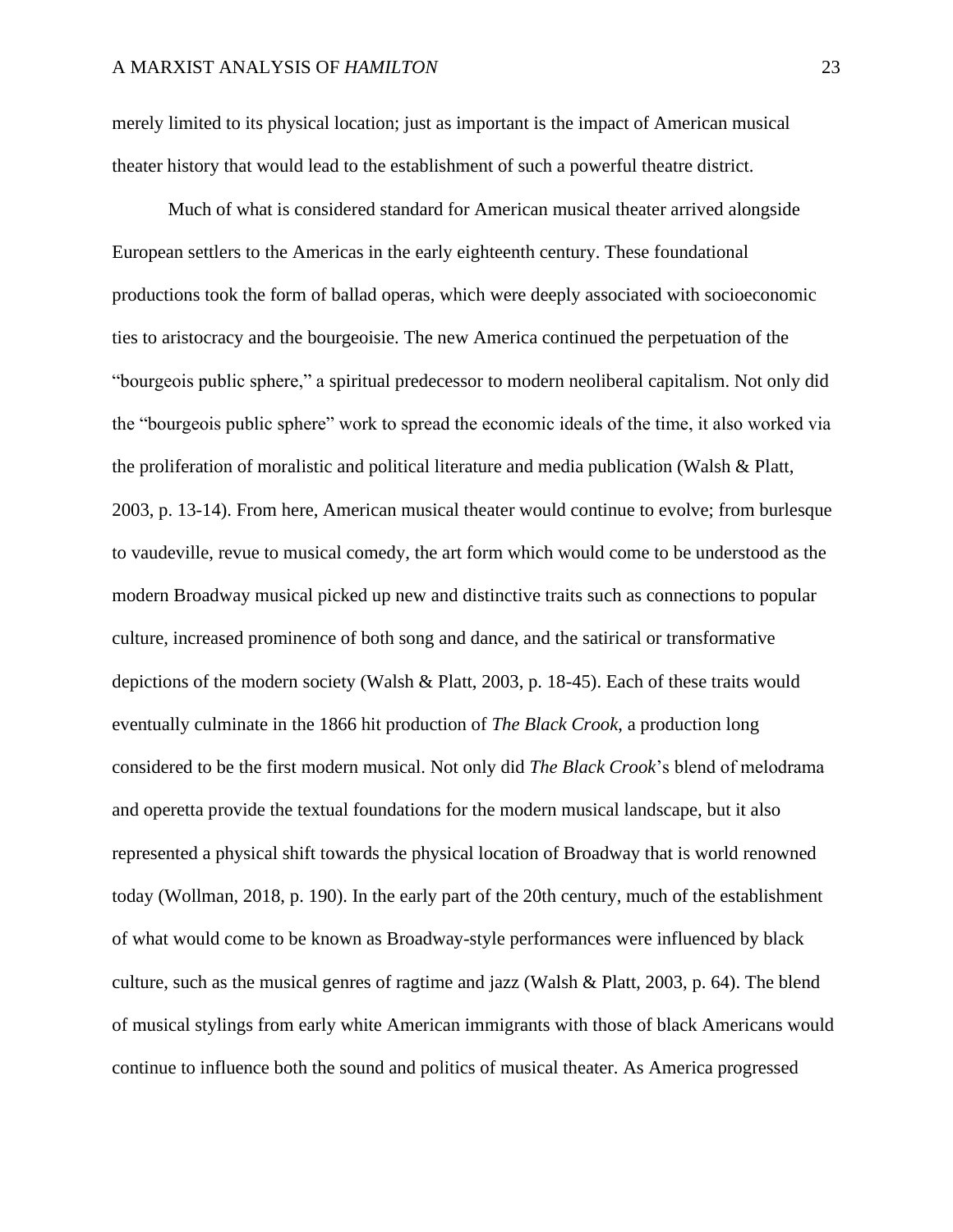through the First and Second World Wars, so too did American musical theater change with the times. This era would bring about the premiere of Rodgers and Hammerstein's *Oklahoma!*. *Oklahoma!* Is an important touchstone in the development of musical theater because it represents the nationalistic ideology that was commonplace in American economic and political systems at the time, such as intense patriotism and nationalism (Walsh & Platt, 2003, p. 96). Musical theater would continue to evolve in the wake of Rodgers and Hammerstein, shifting from the introduction of rock musicals to the era of the 1990s and 2000s mega-musical. These eras were marked by a combination of auteur-style creators such as Andrew Lloyd Weber and the introduction of the corporate musical with Disney's adaptations of *Beauty and the Beast* and *The Lion King* (Walsh & Platt, 2003, p. 159). Of course, not everyone has been so grateful for the apparent industrialization of the Broadway musical:

Many have accused Broadway of willfully abdicating its pride of place as the generator of serious work, and continue to rail against it for deferring to the sure thing rather than the great experiment [...] Yet Broadway is still a critical component of the cultural landscape [...] it provides an essential boost to the financial health of New York City [...bringing] in approximately \$4.4 billion to New York's economy [as of 2004] (Adler, 2004, p. 2-3).

Nevertheless, it is the era of the mega-musical which leads into contemporary musical theater on the Broadway stage.

#### **Broadway, Capitalism, and Power**

Theater scholar and historian Steven Adler wrote that "Broadway's evolution must be understood in the context of artistic and economic forces that play out in a global arena" (2004, p. 29). Therefore, given Broadway's deep ties to the American bourgeoisie described earlier in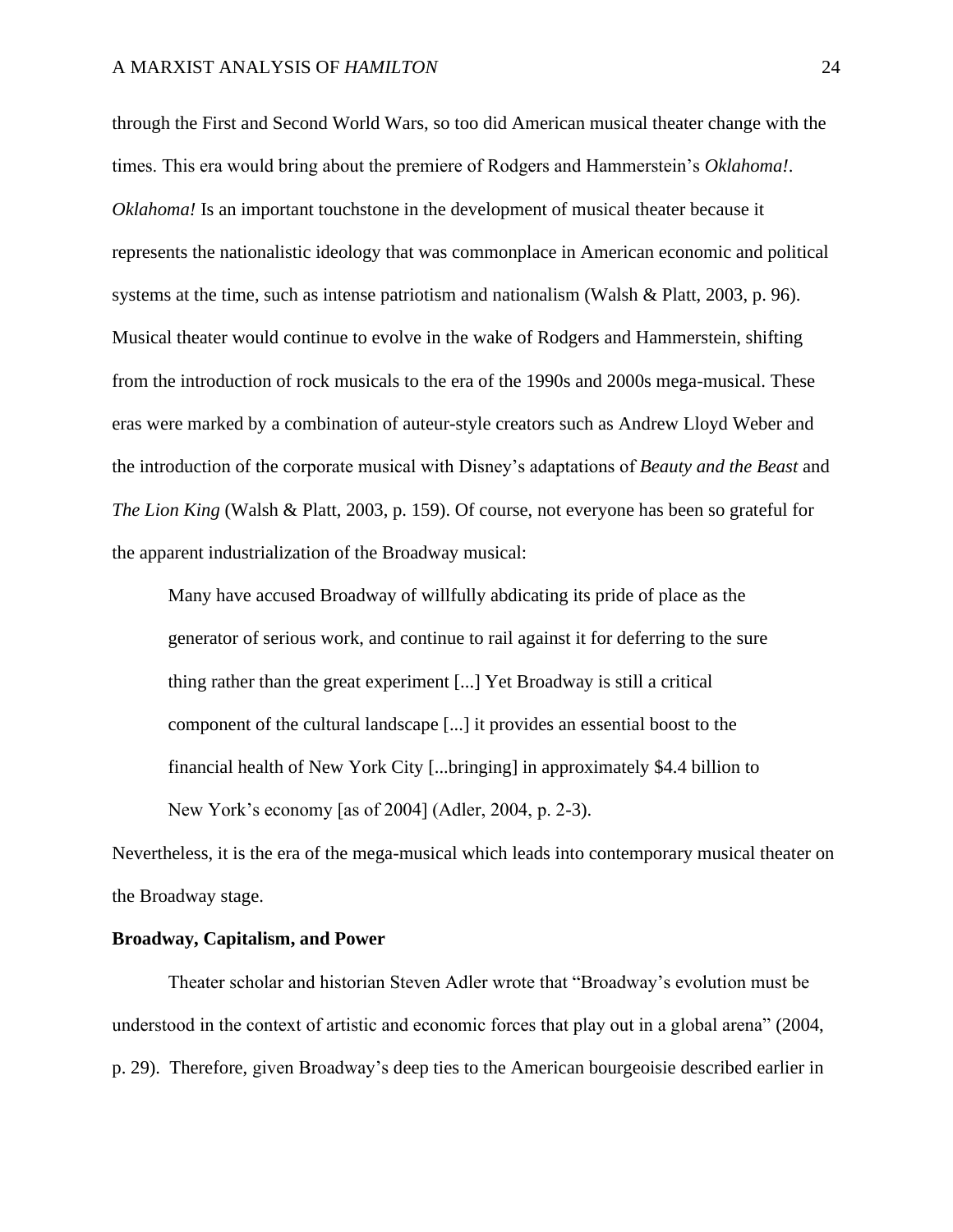this essay, it is no wonder that so much of Broadway's economic system relies so heavily on capitalist ideology and behavior. In fact, much of the modern economic structure of Broadway is representative of the struggle for power between the bourgeoisie and the proletariat described throughout Marxist theory.

One prominent way the economic systems of Broadway continue to perpetuate capitalist ideals and power systems is through its prohibitively high costs-— for both producers and audiences. On the production side, Broadway shows are typically financed by wealthy patrons such as investors, philanthropists, movie studios, theatre owners, and the like (Goldberg, 2011). If producers are interested in putting on a show in one of Broadway's 41 theatres, they have to be able to pay rental fees which can range anywhere from \$200,000 to \$2 million out of the production's gross revenue (Goldberg, 2011). Because costs for putting on a mainstage production can be so high, producers with less mainstream productions may be forced to either begin their show's run off-Broadway or adjust their work to be more suitable for a broader audience. Broadway producers, if unwilling to risk the cost of putting on a unique but potential flop, therefore tend towards revivals of classic musicals. This preference for the tried-and-true musical then continues to perpetuate the difficulty of Broadway access for smaller, artsier productions; as more and more revivals are put on for fear of losing audiences, fewer stages are available for more unique shows, which frightens producers into putting on more revivals in a near-endless cycle (Adler, 2004, p. 6-7). Furthermore, the clear advantage of secure funding is granted to producers working within a corporate system, such as in the production of a musical based on a major motion picture (Adler, 2004, p. 143).

This increased commercialization of Broadway theatre not only impacts the cost of production for the producers, but also increases the cost of attendance for audience members.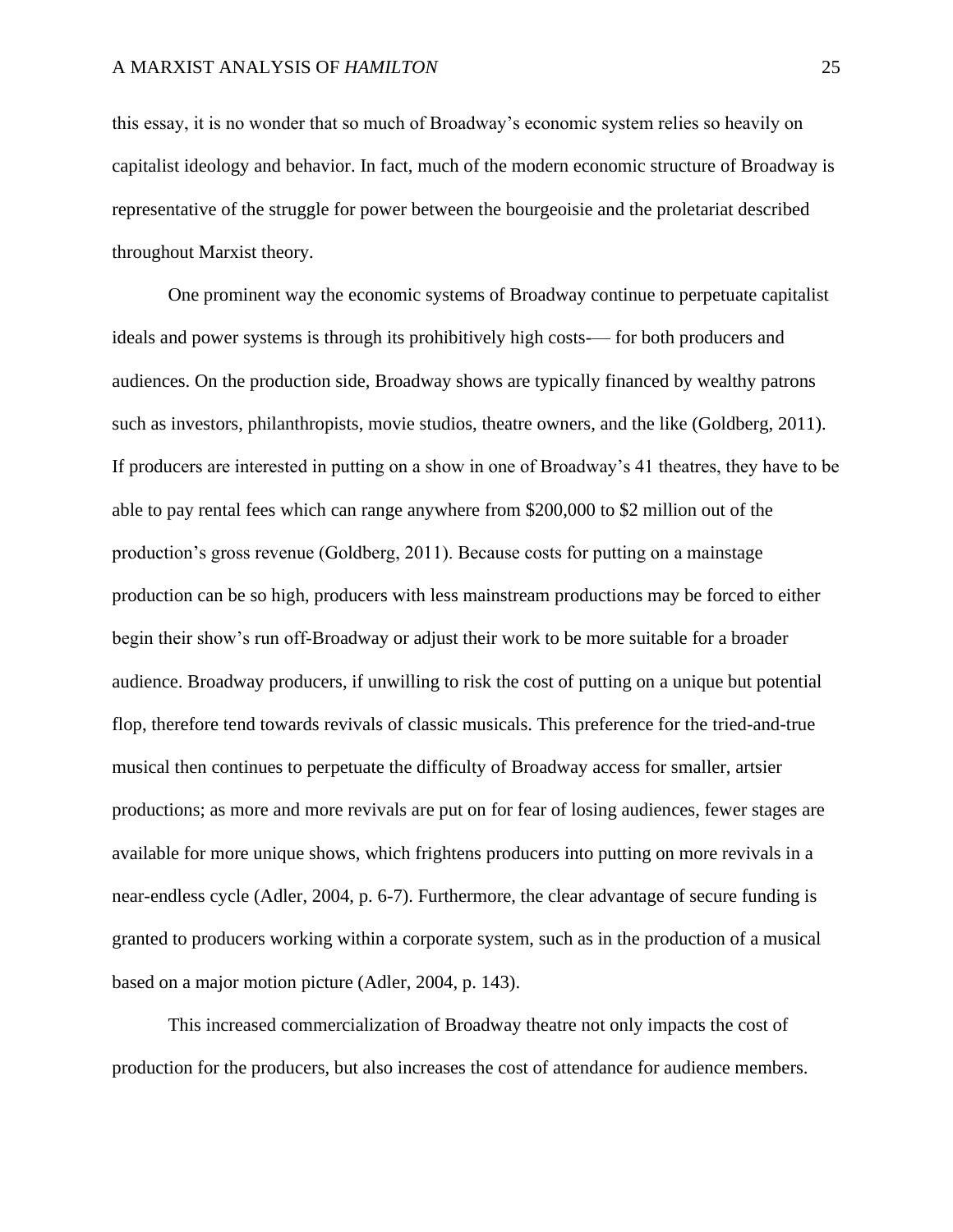Because the costs associated with putting on a Broadway show, such as theatre rent, salaries, and marketing, have increased beyond the standard inflation rate, the cost of tickets has also had to rise exponentially to turn a modicum of profit (Adler, 2004, p. 152). Furthermore, increased ticket prices can cyclically impact the cost of a production as well. According to Phillip J. Smith, president of the Shubert Organization, if a production's tickets cost premium prices, then the production must deliver "much more scenic effects, much greater costumes, which is all driving up the costs" (as qtd. By Adler, 2004, p. 161-162). In addition, Broadway has gone through a shift in recent years in terms of audience demographics, from artsy New York locals to the monetarily established, "middle American", family-oriented tourist. In 1980, the average Broadway audience was made up of about 60% native New Yorkers; in the year 2000, this number dipped to 40% (Adler, 2004, p. 12). This demographic shift required an increased number of more accessible narratives, thereby continuing to grow the dominance of familyfriendly media juggernauts like Disney on the Broadway stage (Adler, 2004, p. 11).

The economic system of production and consumption on Broadway provides a prime example of Marxist theory of the arts in action. The cyclical nature of Broadway production which is reliant on funding from investors and corporations clearly exemplifies Adorno and Horkheimer's theory on the culture industry. The producers, alienated from the fruits of their labor due to skyrocketing rent and production costs, must turn to wealthy benefactors in order to create art. However, because the bourgeoisie class holds power in artistic, economic, and political circles, their influence through funding can alter what kind of productions make it to the stage. The continued proliferation of tried-and-true musical classics throughout Broadway works, as Adorno and Horkheimer argued, to maintain and redistribute the sociopolitical ideology of the elite in an unassuming and easily digestible package.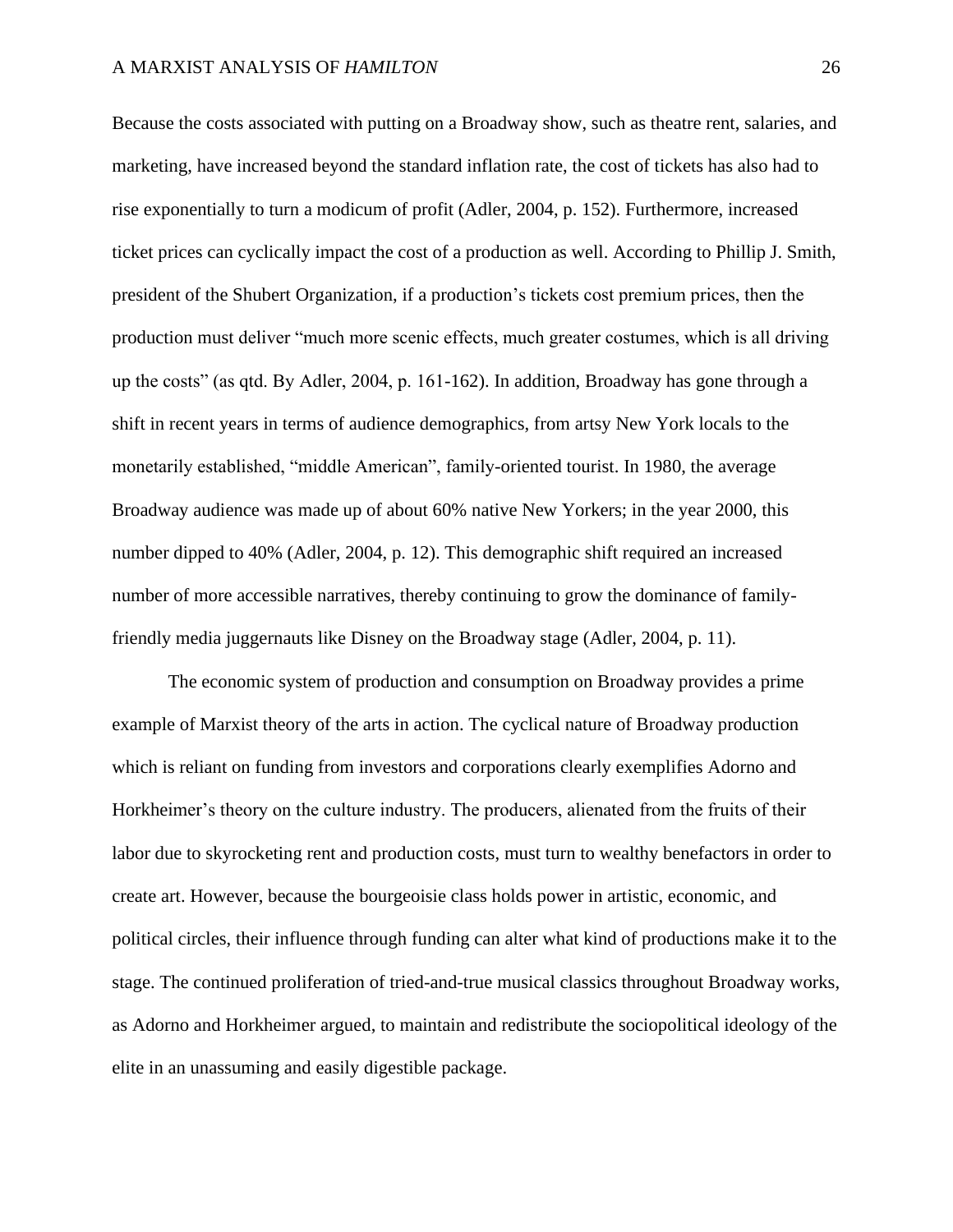## *Hamilton* **& Broadway**

Now armed with a clearer understanding of the history and economic background of Broadway, the environment of those New York theaters cam be examined as backdrop for further Marxist critique of *Hamilton*. For the purposes of this examination, the focus on Broadway and musical theater economics will be limited to discussions of *Hamilton*'s original cast run in New York City, with minor discussions on other means of distribution such as touring shows, streaming video, and audio recordings.

Because of *Hamilton'*s immense popularity, it is somewhat of a unique case study regarding the relationship between productions and Broadway in terms of financing and commerce. *Hamilton* was immensely popular with audiences from the very beginning. As a for instance, Broadway productions typically do not present touring performances until several years into a successful play's run (if any happen at all); within two years of its initial release at The Richard Rodgers Theatre, *Hamilton* had gained standing productions in both Chicago and San Francisco among other national tour locations (Herrera, 2018, p. 222). A This high demand would eventually lead to dramatically inflated prices; at the height of the *Hamilton* fervor in 2016, a single ticket could cost \$176 from a primary purchase point (Paulson & Gelles, 2016). Given the high demand for *Hamilton* tickets nationwide, it is no wonder that several extraneous means of procuring them have gained a sizable market share of ticket sales. Roughly 20% of annual *Hamilton* ticket sales occur through third-party purchasing systems. As a cross-section of annual revenue, scalped *Hamilton* tickets pull in approximately \$60 million dollars per year. Resold tickets could sell for up to \$872 on third-party sites like StubHub or over \$5,000 on less moderated sites such as Craigslist (Paulson & Gelles, 2016). These types of price-gouging techniques are clear encapsulations of how the economics of the culture industry play out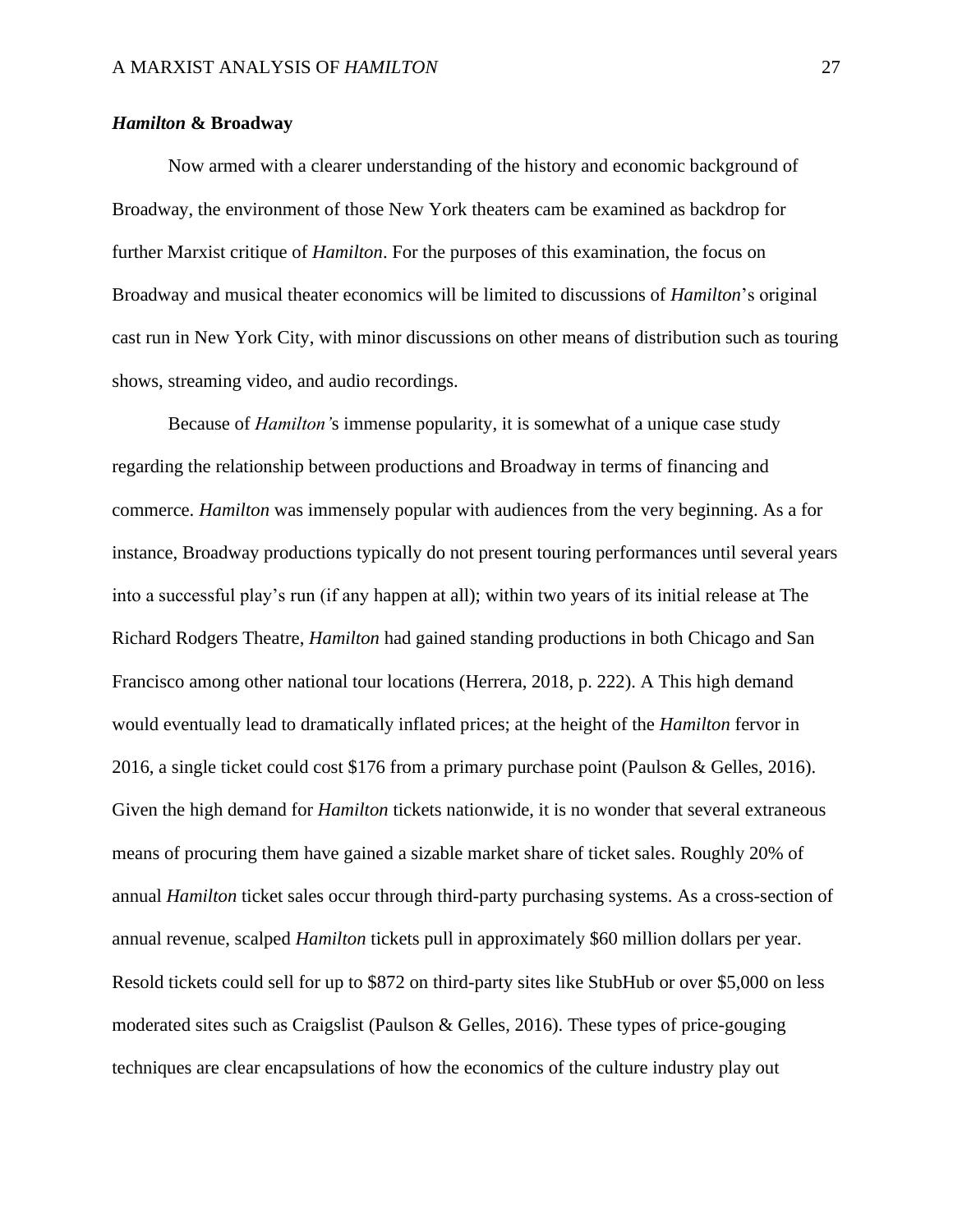throughout Broadway. The skyrocketing of ticket prices allows for sales leaders within the market to shift conceptions of supply and demand, thereby increasing the hype surrounding a piece of media through a narrowing of access channels. Furthermore, the proliferation of thirdparty sites allows for further separation between the bourgeoisie, or those who can both set the prices and can afford to go; and the proletariat, or those whose consumption is at the will of the capitalist elite. This structure is especially salient given *Hamilton*'s reputation as a "revolutionary" production. Though programs like The *Hamilton* Education program provide access to the musical to underprivileged students, large swaths of the marginalized individuals whom the musical claims to represent are alienated from a retelling of their own history due to capitalist pricing systems.

The proliferation of both official and unofficial semi-reproductions or spin-offs of the musical production plays an interesting part in defining *Hamilton* as a product of the culture industry. Despite *Hamilton*'s incredible popularity, it had no televised or filmed viewing option until the summer of 2020. Instead, dedicated fans who wished to partake in the musical's fervor without seeing the production latched on to a combination of official and unofficial spin-offs. As discussed earlier in this essay, *Hamilton*'s cast recording made its debut at number twelve on the Billboard 200 list (Caulfield, 2015). In addition, the *Hamilton* team has provided additional content for fans who may not be able to view a live production through a program called "Ham4Ham". Ham4Ham was an event put on several times a week prior to the start of evening shows at The Richard Rodgers Theatre. Miranda, along with other cast members, would come out and perform some form of artistic entertainment for physical and virtual crowds who may not have access to the traditional musical (Wickman, 2015). Other virtual methods of connecting with the musical have included online quizzes, fan art, or fan videos (Herrera, 2018, p. 223). This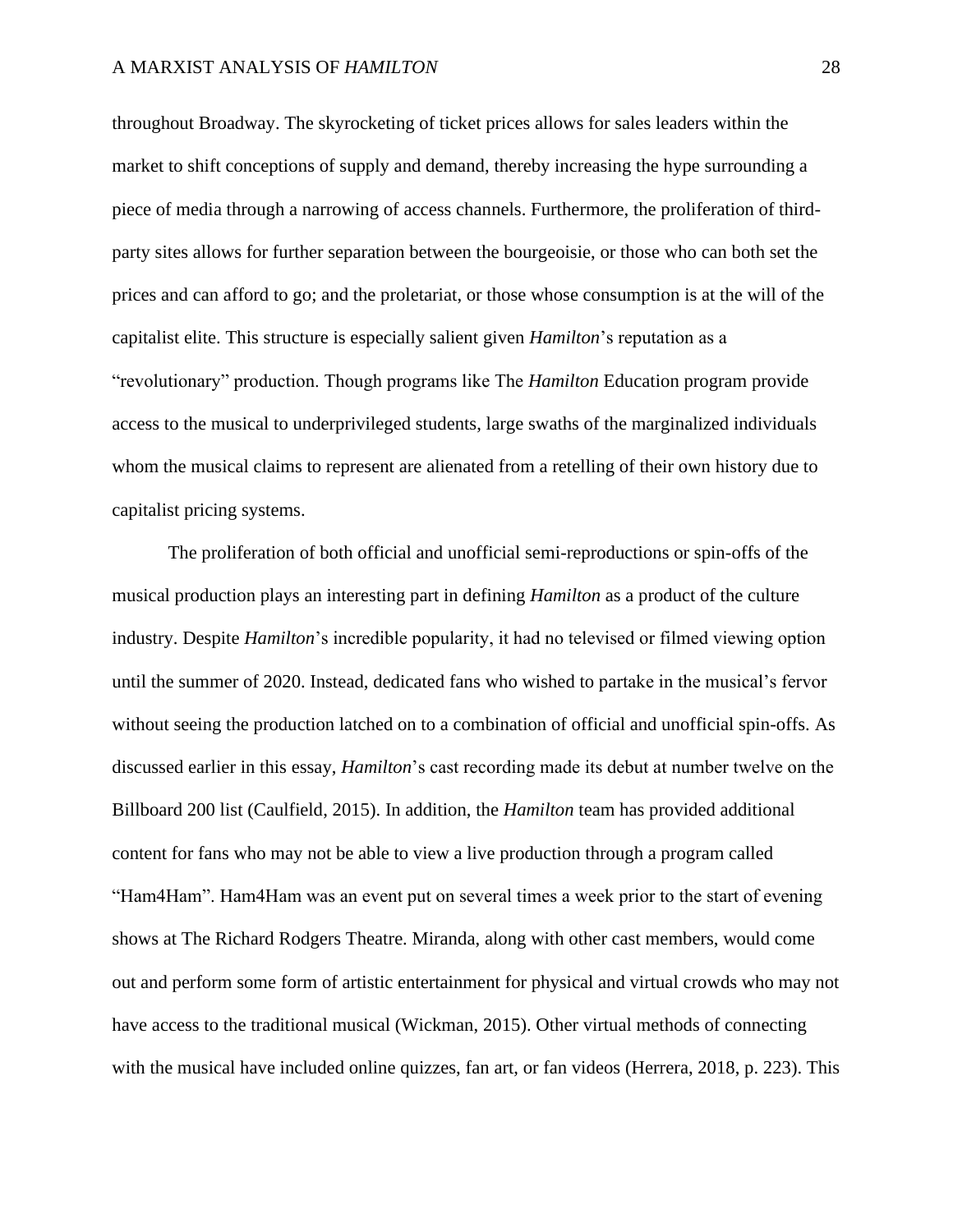wealth of extraneous content created by fans and producers alike provides a clear example of the democratization process that artistic recreations can provide according to Benjamin's theory of art in the age of mechanical reproduction. While certain audiences of the musical may be alienated from consuming the original theatre production, through dissemination of certain content such as cast recordings they are able to create their own reproductions of the musical fit to their own contexts and needs. While these recreations are inherently separated from the aura of the live production, the democratization of art they provide allows for a communication of political and revolutionary ideology that may not have been accessible through the original play. Because audiences can form the musical to fit their own narratives, they are able to make a truly revolutionary musical experience compared to the far more traditional stage production on which their work is based.

Of course, *Hamilton* did eventually make its way to the silver screen. Through a partnership with streaming service Disney+, service subscribers would have access to a filmed recording of *Hamilton: An American Musical* as performed by the original cast starting July 3, 2020 (Spangler, 2020). The publication of *Hamilton* to Disney+ presents an interesting conundrum from the standpoint of Marxist critique. On the one hand, *Hamilton* has officially become affiliated with one of the world's largest entertainment corporations. With all the funding and exposure this partnership may provide, it also comes along with the necessity to work within a rather strict corporate agenda. As an example, because Disney+ is aimed at family audiences, little to no content on the service is rated higher than a PG-13 MPAA rating. To have *Hamilton* fit within these ratings guidelines, various curse words needed to be edited out (Polo, 2020). While this may seem like a minor adjustment, it is simply an example of the types of shifts large corporate entities are able to make in order to have content fit their agendas.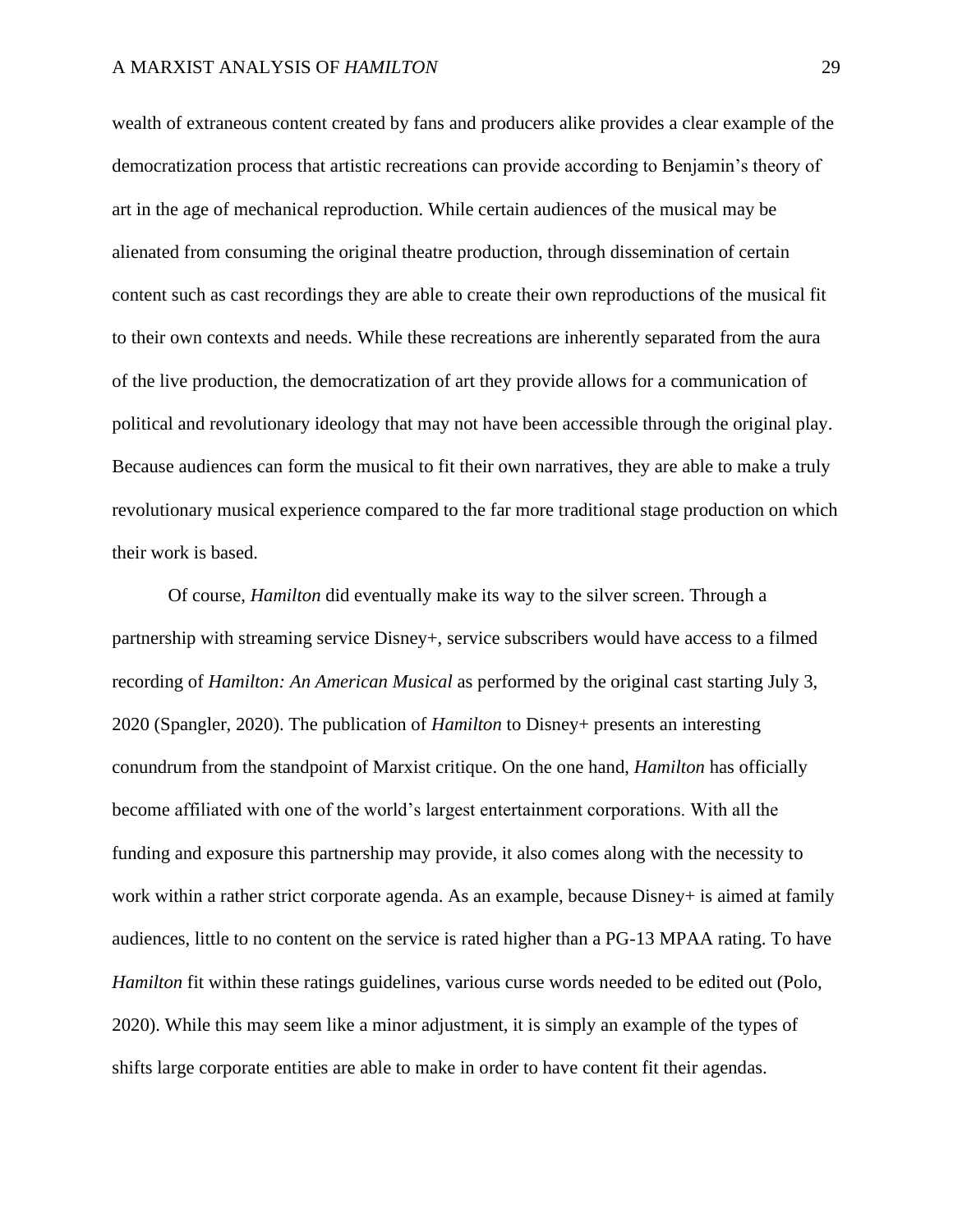Furthermore, the transfer of Hamilton from the stage to the screen inevitably makes some profound changes to the way the text is absorbed and interpreted. First there is the issue of audience identification-— a task which is much easier in theatre because audiences are viewing a live individual. However, when an audience is consuming a film, their identification tends to lie not with the performers on screen but with the camera capturing the action (Benjamin, 1969, p.10). This shift in identification ability also impacts the aura of *Hamilton*, though in a different way than fan recreations of the musical. While the collaborative nature of fan recreations provide access to the democratization power that reproduced media can provide, that level of integration simply is not present in the big-budget filmography of the *Hamilton* recording. Whereas much of the fan content is delivered through free or equitable means such as internet forums, Disney+ is a paid subscription service; even though the cost of a Disney+ subscription is far less than a ticket to see Hamilton live, it still provides a barrier to truly democratic reproduction. As a result, the loss of aura in the Disney+ recording of *Hamilton* tends to feel like more of an artistic loss than that within the fan reproductions.

#### **Conclusion & Implications**

Over the course of this essay, I have examined *Hamilton: An American Musical* through the lens of Marxist literary and artistic critique. The purpose of this critical examination was to fill the perceived gap of class and power study within existing scholarship on the musical. This essay accomplished this critique through an extended review of existing scholarship on the musical; a three-fold application of Marxist theory to the musical's cultural context, narrative, and characters; and an examination of the musical's capitalist tendencies within the wider Broadway economy. With the completion of this essay, I believe I have provided a reasonable argument that *Hamilton*, while claiming to represent marginalized individuals in American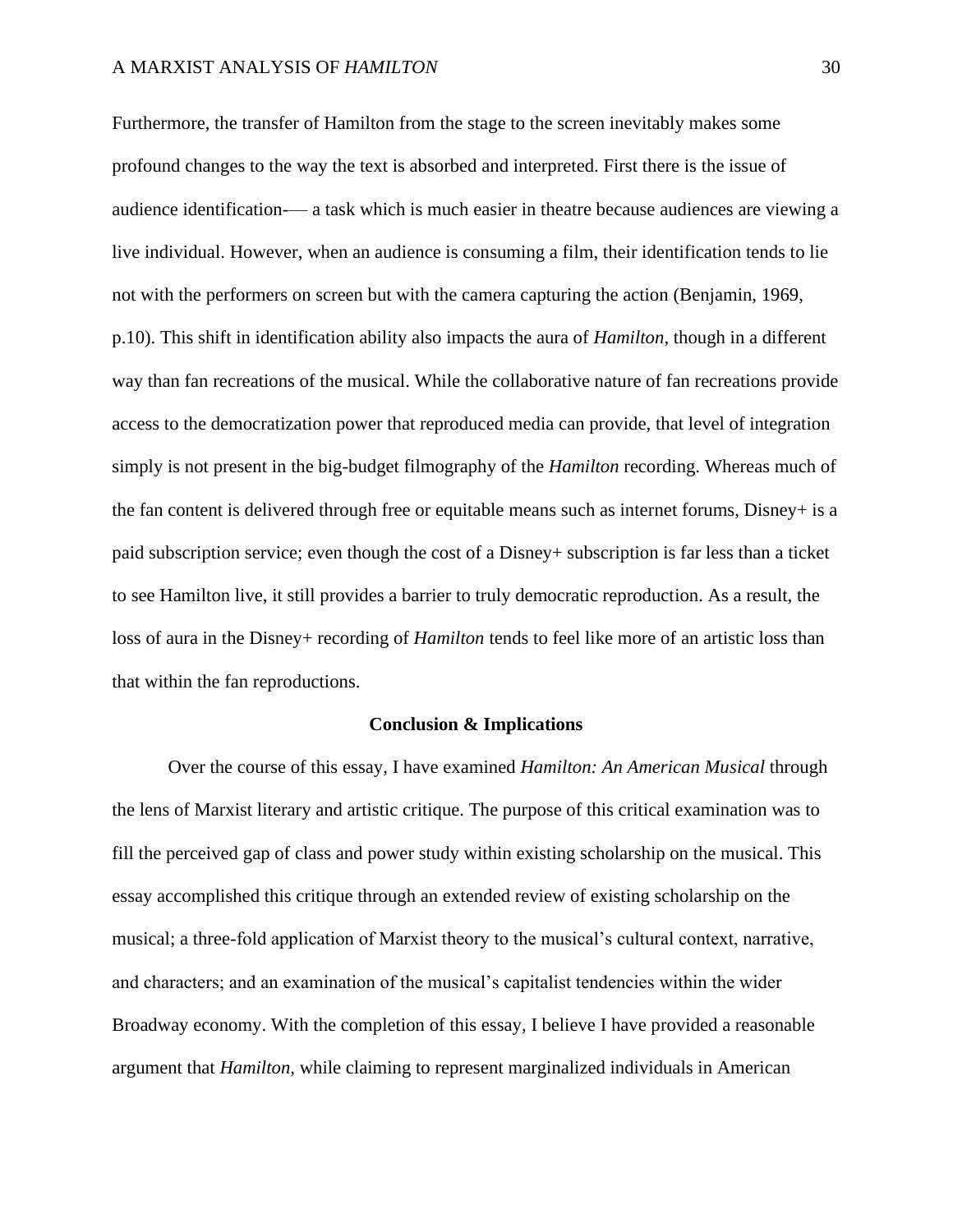## A MARXIST ANALYSIS OF *HAMILTON* 31

history, uses its storytelling decisions and position within the Broadway economic system to continue the perpetuation of elitist stories within history and broader entertainment media. It is my hope that this essay is not only beneficial to scholars looking to better understand the socioeconomic implications of a mega musical such as *Hamilton*, but that it also provides a heightened understanding of the role that Marxist theory and critique can play in studies of popular media.

In terms of the broader subject of critical media studies, this essay is designed to provide an example of how Marxist critiques of class and power within popular media can work to provide a deeper understanding of a work both as a plain text and as a representation of a specific economic and ideological context. Future research may continue to push the application of Marxist critique to *Hamilton*, such as to its representations of intersectionality through an examination of the women of the musical or a more in-depth analysis of the connection between popular music and capitalist power.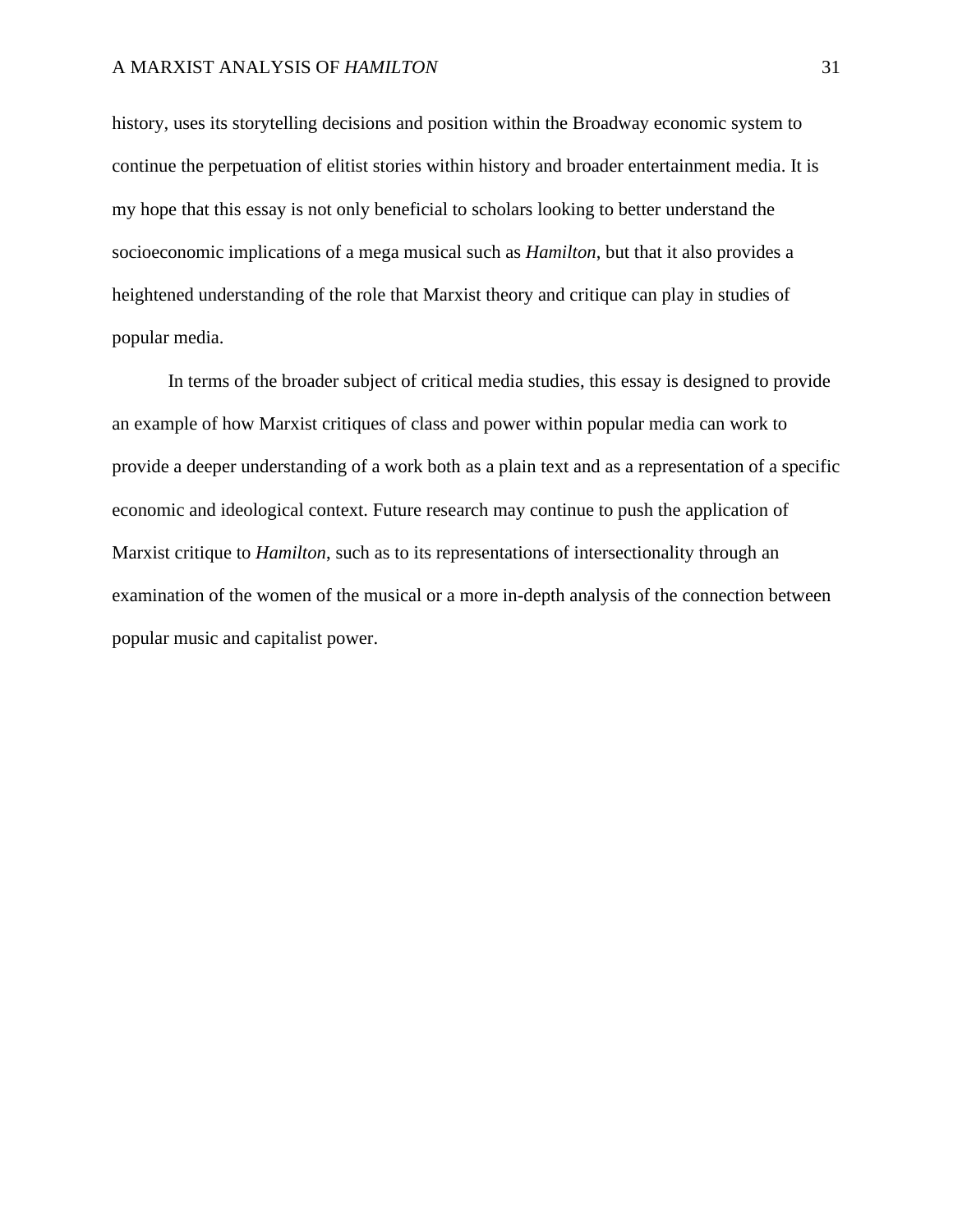## **References**

Adler, S. (2004). *On Broadway: Art and commerce on the great white way*.

- Adorno, T. W., & Horkheimer, M. (2020). The Culture Industry: Enlightenment as Mass deception. In 1171020462 878124062 G. S. Noeri (Ed.), *Dialectic of Enlightenment* (pp. 94-136). Redwood City, CA: Stanford University Press. doi:https://doi.org/10.1515/9780804788090-007
- Benjamin, W. (1969). The Work of Art in the Age of Mechanical Reproduction (1166866768 875481606 H. Zohn, Trans.). In 1166866767 875481606 H. Arendt (Ed.), *Illuminations* (pp. 1-26). New York, NY: Schocken Books. Retrieved January 26, 2021, from <https://web.mit.edu/allanmc/www/benjamin.pdf>
- Blake, E. (2020, July 13). 'Hamilton' soundtrack sales SURGE 1,000% as it rises up to number two on Rs 200. Retrieved April 25, 2021, from [https://www.rollingstone.com/music/music-news/hamilton-sales-streams-albums-chart-](https://www.rollingstone.com/music/music-news/hamilton-sales-streams-albums-chart-1027428/)[1027428/](https://www.rollingstone.com/music/music-news/hamilton-sales-streams-albums-chart-1027428/)
- Boehm, M. (2015, September 29). MacArthur 'genius' grant to 'Hamilton' creator Lin-Manuel Miranda and 23 others. Retrieved April 25, 2021, from https://www.latimes.com/entertainment/arts/culture/la-et-cm-macarthur-genius-grants-2015-lin-manuel-miranda-20150928-story.html
- Carp, B. L. (2017). World Wide Enough: Historiography, Imagination, and Stagecraft. *Journal of the Early Republic, 37*, 289-294.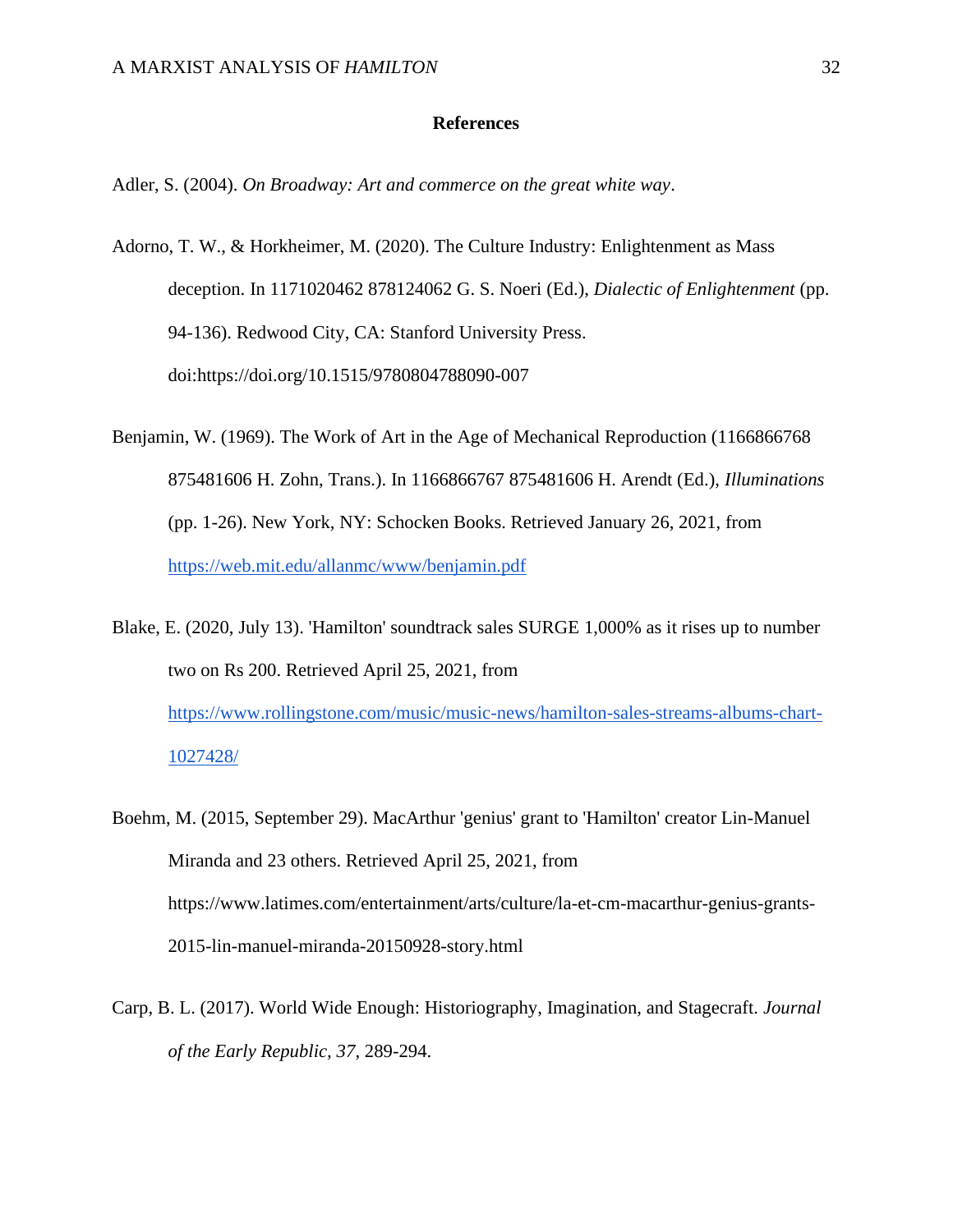Caulfield, K. (2015, October 08). 'Hamilton's' historic Chart Debut: By the numbers. Retrieved April 25, 2021, from https://www.billboard.com/articles/columns/chartbeat/6722015/hamilton-cast-album-billboard-200

Eagleton, T. (1989). *Marxism and literary criticism*. London, England: Routledge.

- Engels, F., & Marx, K. (1969). Manifesto of the Communist Party. In *Marx/Engels Selected Works* (Vol. 1, pp. 98-137). Moscow, Russia: Progress.
- Freeman, J. B. (2017). Will the Real Alexander Hamilton Please Stand Up? *Journal of the Early Republic, 37*, 255-262.
- Gerard, J. (2019, September 06). 'Hamilton' by the Numbers: Anatomy of a Broadway blockbuster. Retrieved April 26, 2021, from https://deadline.com/2015/09/hamilton-bythe-numbers-anatomy-of-a-broadway-blockbuster-1201534240/
- The Gilder Lehrman Institute of American History. (2021). Retrieved April 25, 2021, from <https://www.gilderlehrman.org/programs-and-events/hamilton-education-program>
- Goldberg, I. (2011, September 21). Theater 101: The risky business of Broadway. Retrieved April 26, 2021, from [https://www.theatermania.com/new-york-city-theater/news/theater-](https://www.theatermania.com/new-york-city-theater/news/theater-101-the-risky-business-of-broadway_41137.html)[101-the-risky-business-of-broadway\\_41137.html](https://www.theatermania.com/new-york-city-theater/news/theater-101-the-risky-business-of-broadway_41137.html)

Herrera, B.E. (2018). Looking at *Hamilton* from Inside the Broadway Bubble. In 1337222768 980481473 R. C. Romano & 1337222769 980481473 C. B. Potter (Eds.), *Historians on Hamilton* (pp. 222-241). New Brunswick, NJ: Rutgers University Press.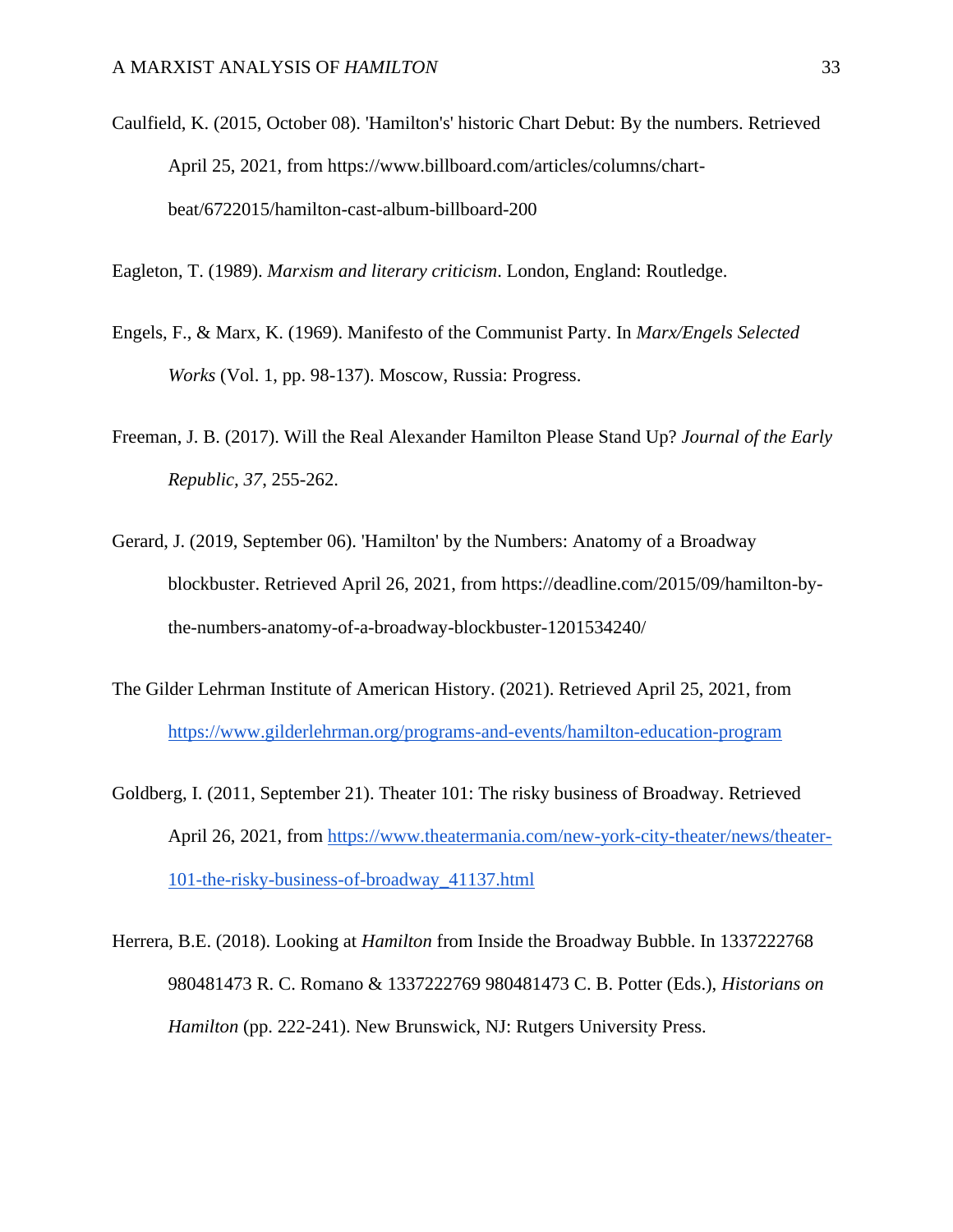- Hogeland, W. (2018). From Chernow's *Hamilton* to *An American Musical*. In 1337222768 980481473 R. C. Romano & 1337222769 980481473 C. B. Potter (Eds.), *Historians on Hamilton* (pp. 17-38). New Brunswick, NJ: Rutgers University Press.
- Isenberg, N. (2017). "Make 'em Laugh": Why History Cannot Be Reduced to Song and Dance. *Journal of the Early Republic, 37*, 295-303.
- Jones, J. B. (2003). *Our Musicals, Ourselves: A Social History of the American Musical Theatre*. Lebanon, NH: University Press of New England.

Kiley, B. (2018, April 03). How did 'Hamilton' tickets get so expensive? And What does that mean for future big events? Retrieved April 26, 2021, from https://www.seattletimes.com/entertainment/theater/how-did-hamilton-tickets-get-soexpensive-and-what-does-that-mean-for-future-big-events/

- Knapp, R. (2006). *The American musical and the formation of national identity*. Princeton, NJ: Princeton University Press.
- McAllister, M. (2017). Toward a More Perfect Hamilton. *Journal of the Early Republic, 37*, 279- 288.
- Miranda, L. (Writer). (2015). *Hamilton: An American Musical*. Live performance in The Public Theater, New York City.
- Monteiro, L. D. (2018). Race-Conscious Casting and the Erasure of the Black Past in *Hamilton*. In 1335266534 979229284 R. C. Romano & 1335266535 979229284 C. B. Potter (Eds.), *Historians on Hamilton* (pp. 58-68). New Brunswick, NJ: Rutgers University Press.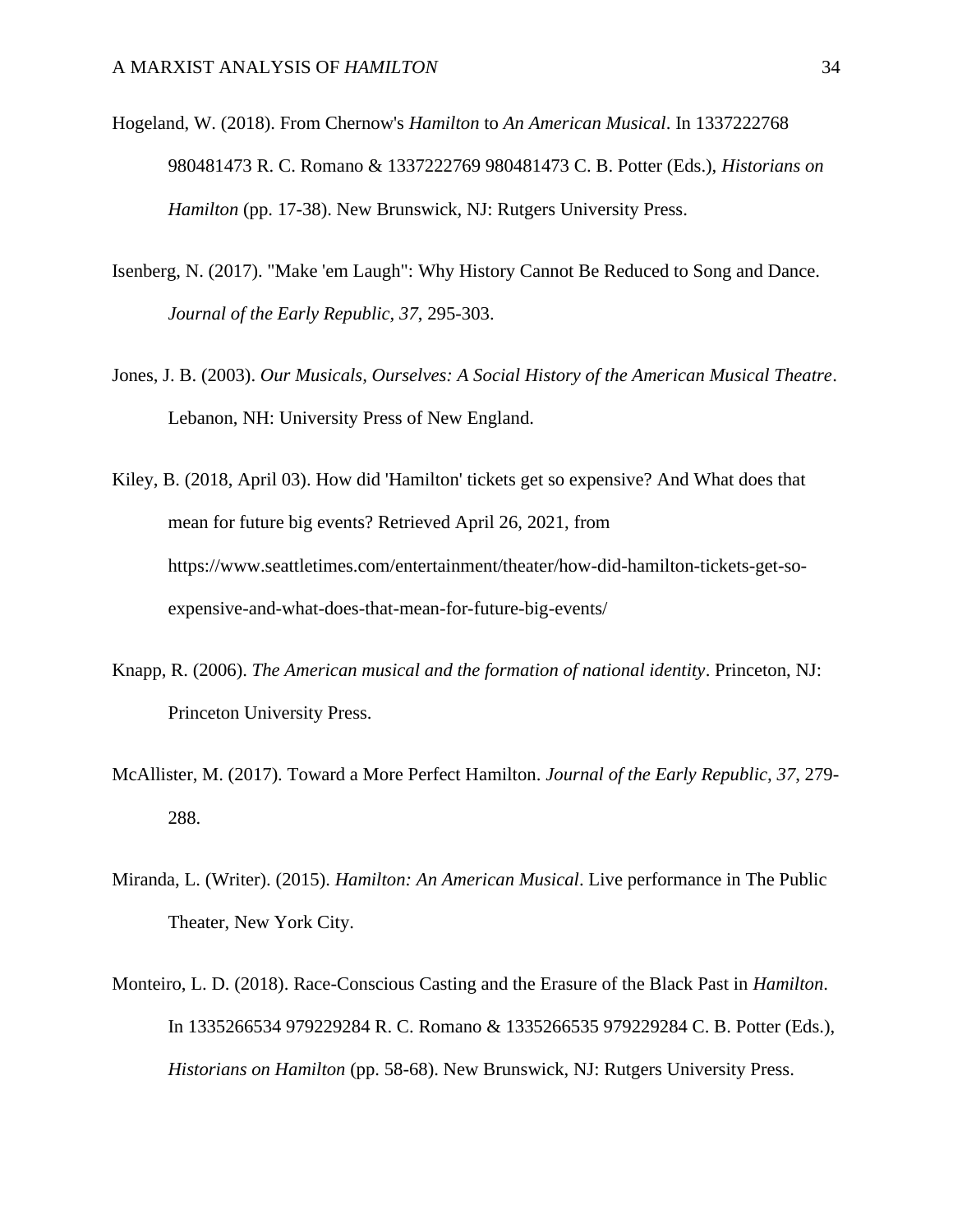- Owen, K. (2017). Can Great Art Also Be Great History? *The Independent Review, 21*(4), 509- 517.
- Paulson, M., & Gelles, D. (2016, June 08). 'Hamilton' Inc.: The path to a Billion-Dollar Broadway show. Retrieved April 26, 2021, from [https://www.nytimes.com/2016/06/12/theater/hamilton-inc-the-path-to-a-billion-dollar](https://www.nytimes.com/2016/06/12/theater/hamilton-inc-the-path-to-a-billion-dollar-show.html)[show.html](https://www.nytimes.com/2016/06/12/theater/hamilton-inc-the-path-to-a-billion-dollar-show.html)
- Polo, S. (2020, July 06). Hamilton cut 2 F-words to be on Disney plus but were they the right 2? Retrieved April 26, 2021, from https://www.polygon.com/2020/7/6/21309958/hamilton-lyrics-disney-plus-censor-ratingf-word-lin-manuel-miranda
- Schocket, A. M. (2017). The American Revolution Rebooted: *Hamilton* and Genre in Contemporary Culture. *Journal of the Early Republic, 37*, 265-269.
- Schocket, A. M. (2015). *Fighting Over the Founders : How We Remember the American Revolution*. NYU Press.
- Schocket, A. (2018). *Hamilton* and the American Revolution on Stage and Screen. In 1335287186 979242458 R. C. Romano & 1335287187 979242458 C. B. Potter (Eds.), *Historians on Hamilton* (pp. 167-184). New Brunswick, NJ: Rutgers University Press.
- Schrader, V. L. (2019). 'Who Tells Your Story?': Narrative Theory, Public Memory, and the Hamilton Phenomenon. *New Theater Quarterly, 35*(3), 261-274. doi[:https://doi.org/10.1017/S0266464X19000265](https://doi.org/10.1017/S0266464X19000265)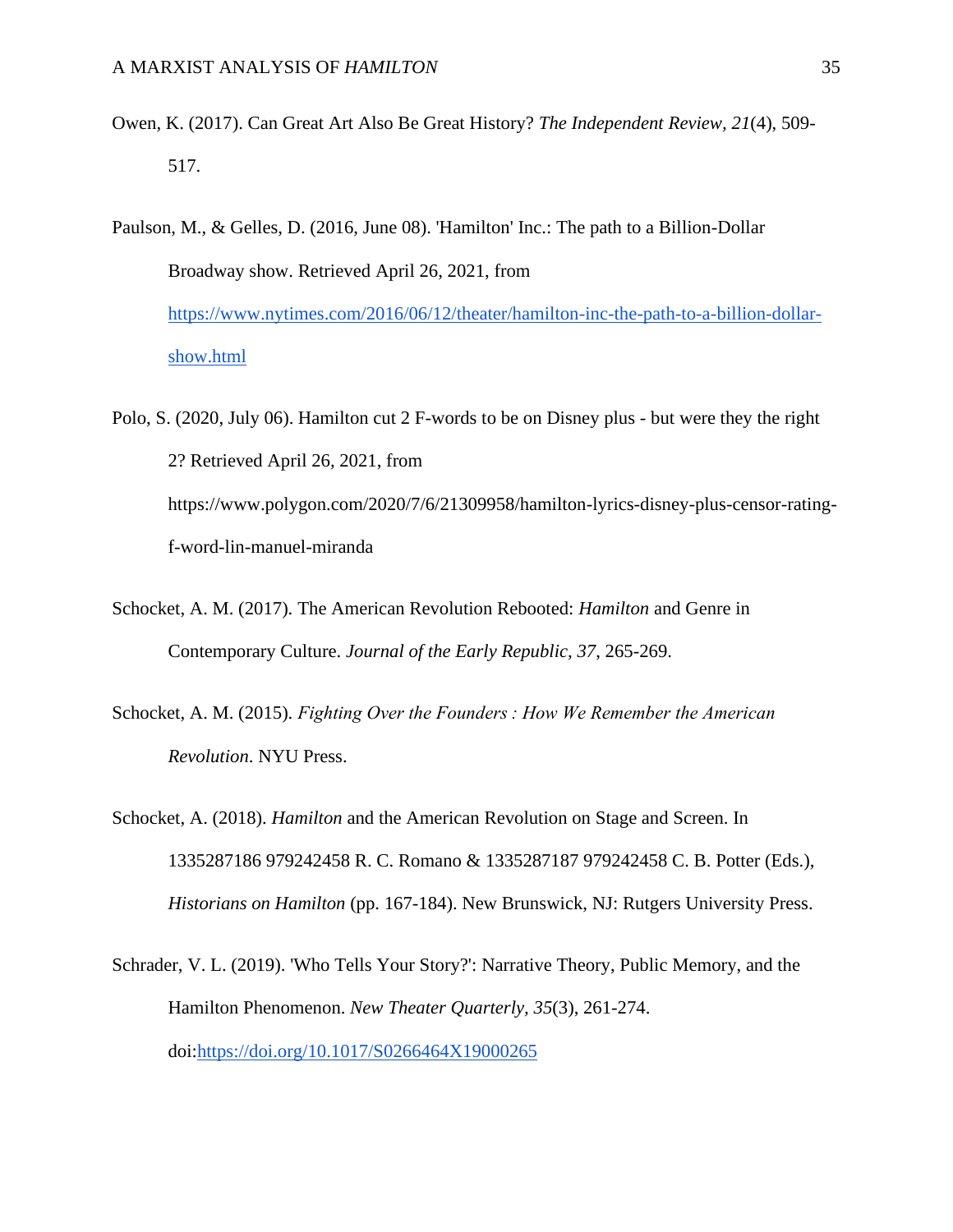Smith, W. (2017). The Price Isn't Right: Premium Ticket Costs Mean That Broadway Shows Are Increasingly the Province of Tourists with Deep Pockets. *The American Scholar*, *86*(4), 101–103.

Spangler, T. (2020, July 06). '*Hamilton*' drives UP Disney plus app downloads 74% over the weekend in U.S. Retrieved April 25, 2021, from https://variety.com/2020/digital/news/hamilton-disney-plus-premiere-app-downloads-72 percent-1234698795/

- Staff, B. (2017, June 07). *Hamilton* dominates 2016 Tony Awards but just short of Record; complete list of winners. Retrieved April 25, 2021, from https://www.broadway.com/buzz/185131/hamilton-dominates-2016-tony-awards-butjust-short-of-record-complete-list-of-winners/
- Staff, T. (2017, January 20). President Barack Obama's Legacy: 10 Historians weigh in. Retrieved April 18, 2021, from<https://time.com/4632190/historians-obamas-legacy/>
- Timm, C. W. (2017). History Has Its Eyes on You. In 1335347646 979280332 A. Robinowitz & 1335347647 979280332 R. Arp (Eds.), *Hamilton and Philosophy* (Vol. 110, *Popular Culture and Philosophy*, pp. 197-207). Chicago, IL: Carus Publishing Company.
- Wickman, F. (2015, November 24). #Ham4Ham, the joyous free shows the cast of Hamilton puts on twice a week on the sidewalk. Retrieved April 26, 2021, from https://slate.com/culture/2015/11/ham4ham-lin-manuel-miranda-and-the-cast-ofhamilton-reward-ticket-lottery-entrants-with-free-shows.html